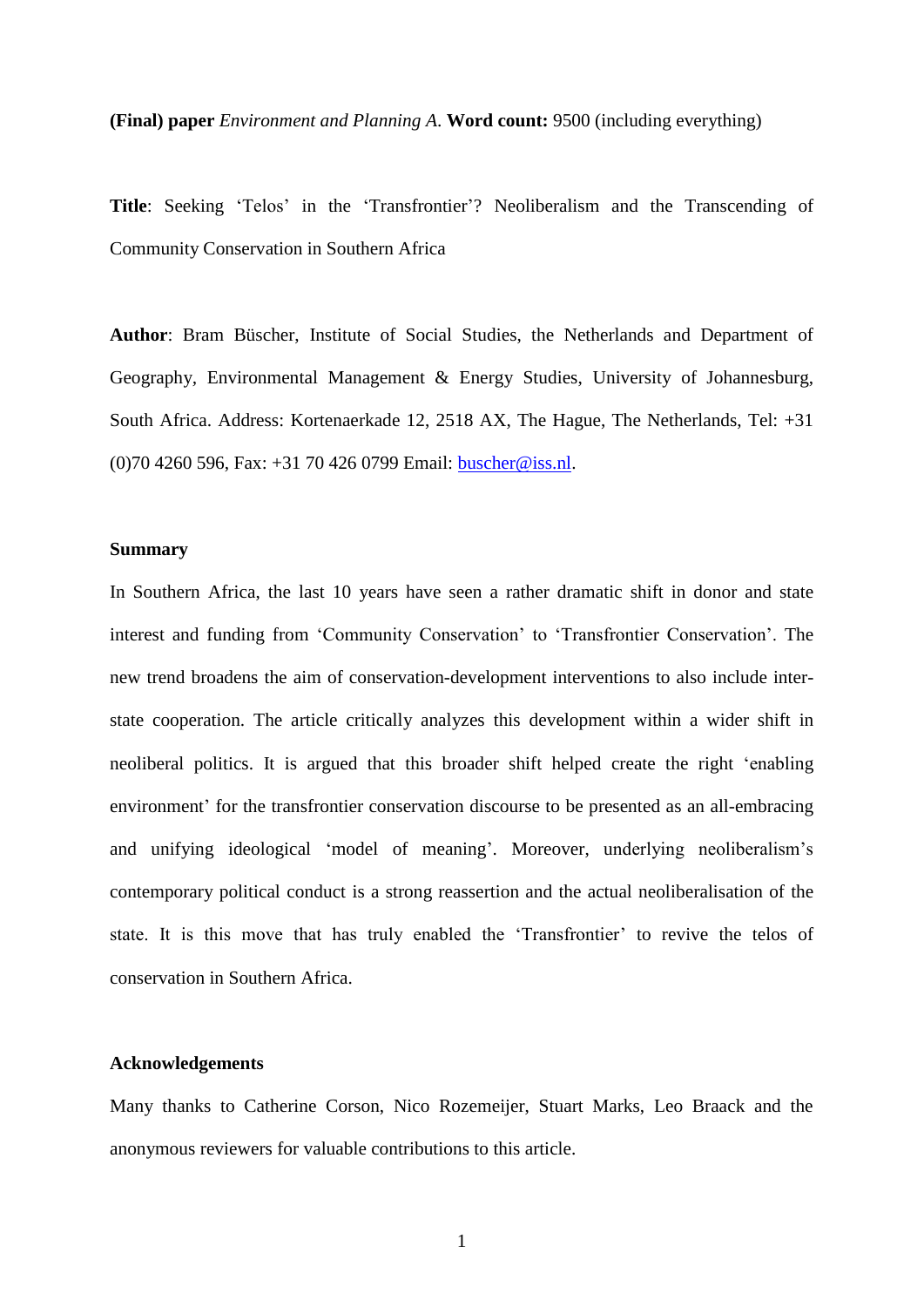# **1. Introduction**

―How can we explain the tremendous increase in the number of transboundary protected areas in the last few decades? And why has this phenomenon generated such tremendous enthusiasm in the conservation community? The answer is that the transboundary element can act as a multiplier, greatly amplifying the benefits protected areas already provide. Transboundary conservation area initiatives allow conservationists to operate at a larger scale, moving across political boundaries to protect a transboundary ecosystem in its entirety, rather than stopping at political borders that rarely correspond to natural systems. By the same token, a TBCA [*Transboundary Conservation Area*] can create unique social opportunities; for example, by reuniting communities divided by borders or allowing mobile peoples to move across their traditional territories more easily. TBCAs also add an enticing political dimension to conservation, which is the capacity to reduce tensions or even to help resolve conflicts between countries, in particular those stemming from boundary disputes. This peace-making dimension enlarges the range of benefits parks provide in a significant way. It also provides powerful evidence for one of the central tenets of conservation – that protected areas are not only necessary to secure the planet's ecological integrity but, more broadly, that they are an essential component of any healthy, peaceful, and productive society" (Mittermeier *et al*, 2005, page 41).

Transboundary or transfrontier conservation has indeed generated tremendous enthusiasm among conservationists. The world over, this trend has unleashed many new possibilities for the conservation community to link its political agenda with that of others and arouse public support and sentiment. As the quote indicates, transfrontier conservation enables conservationists to operate at a larger scale, create 'unique social opportunities' and 'add an enticing political dimension to conservation', namely that of conflict resolution and peacebuilding. As such, transfrontier conservation has given the conservation community a new set of ‗levers for engagement' with which to reach out to other actors and so try to create wider political legitimacy for its mission. Moreover, the new trend has not only reinvigorated, but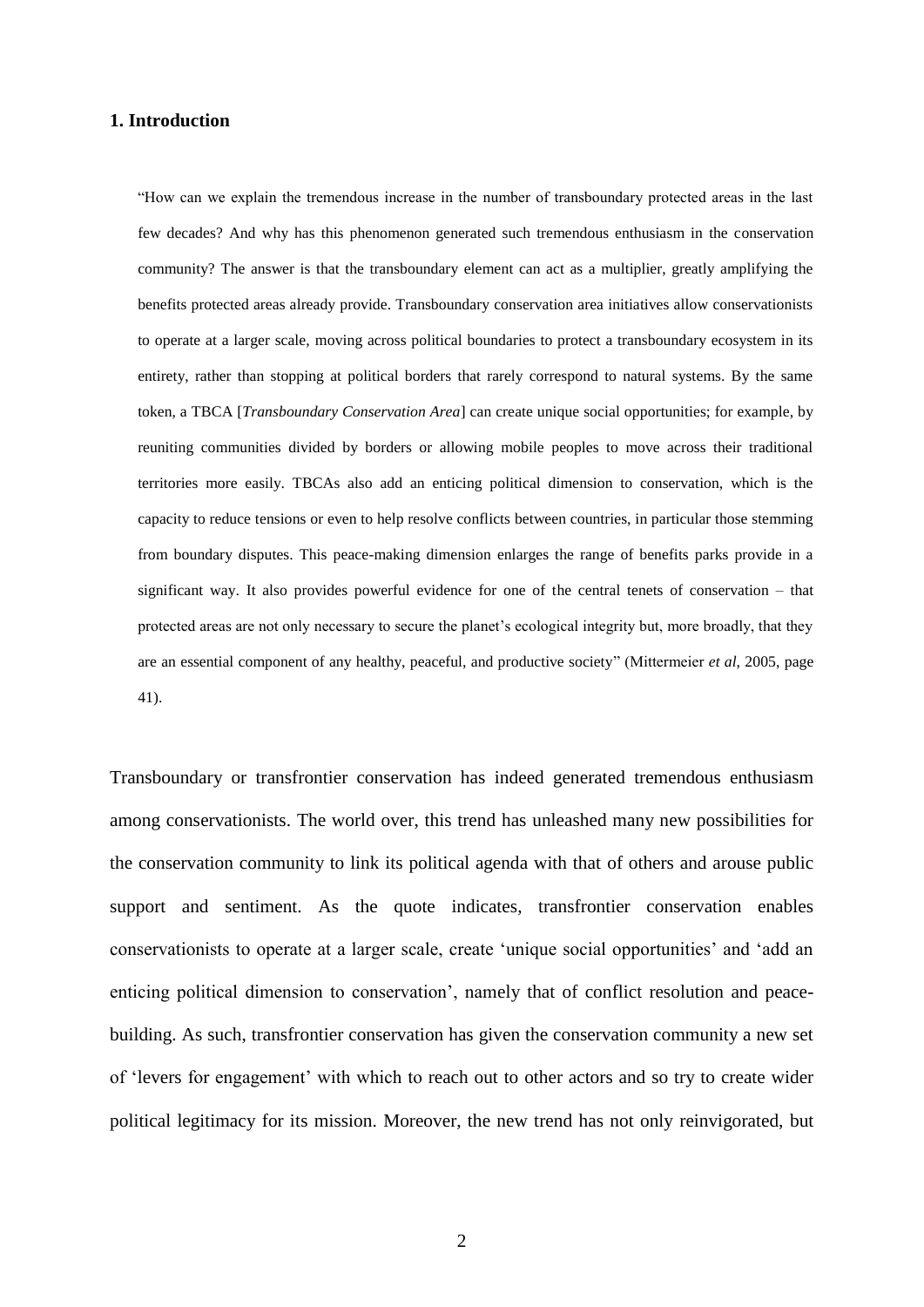perhaps even transcended the conservation paradigm of community conservation which has been hegemonic – at least in policy – from the 1980s onwards.

The Southern African region has been central in this trend. In fact, where its regional ‗Community-Based Natural Resource Management' (CBNRM) programs have long influenced and inspired conservation interventions in other parts of the world, this role seems to have been taken over during the late 1990s / early 2000s by several major Transfrontier Conservation Areas (TFCAs). Not long ago, CBNRM programs such as  $CAMPHRE<sup>1</sup>$  in Zimbabwe,  $LIFE<sup>2</sup>$  in Namibia, ADMADE<sup>3</sup> in Zambia and the CBNRM programme in Botswana stood firmly in the global conservation limelight. Nowadays, transfrontier conservation areas such as the Great Limpopo Transfrontier Park between Mozambique, South Africa and Zimbabwe, The Maloti-Drakensberg TFCA between Lesotho and South Africa and the Kavango-Zambezi TFCA between Angola, Botswana, Namibia, Zambia and Zimbabwe occupy the position of international sources of inspiration for conservation<sup>4</sup>. The shift in donor and state attention from community to transfrontier conservation is further evidenced by the literature, interviews by the author and trends in donor funding.

An early Southern African study on 'transboundary natural resource management' noted that "TBNRM is viewed by many proponents as an evolution of CBNRM in border areas  $(...)$ " (Jones and Chonguiça, 2001, page 49). According to an interviewee, an influential environmental officer from Lesotho, in the mid to late 1990s, donors such as the World Bank were actively shifting their conservation funding strategies towards projects with the word

<u>.</u>

<sup>1</sup> Communal Areas Management Program for Indigenous Resources.

<sup>&</sup>lt;sup>2</sup> Living in a Finite Environment.

<sup>&</sup>lt;sup>3</sup> Administrative Management Design Programme for Game Management Areas.

<sup>&</sup>lt;sup>4</sup> Obviously, there are more in the Southern African region, but these are some of the TFCAs that have seen most investment, especially the Great Limpopo. Mittermeier et al (2005), for example, argue that the Great Limpopo Transfrontier Park is one of 'three exemplary cases' globally.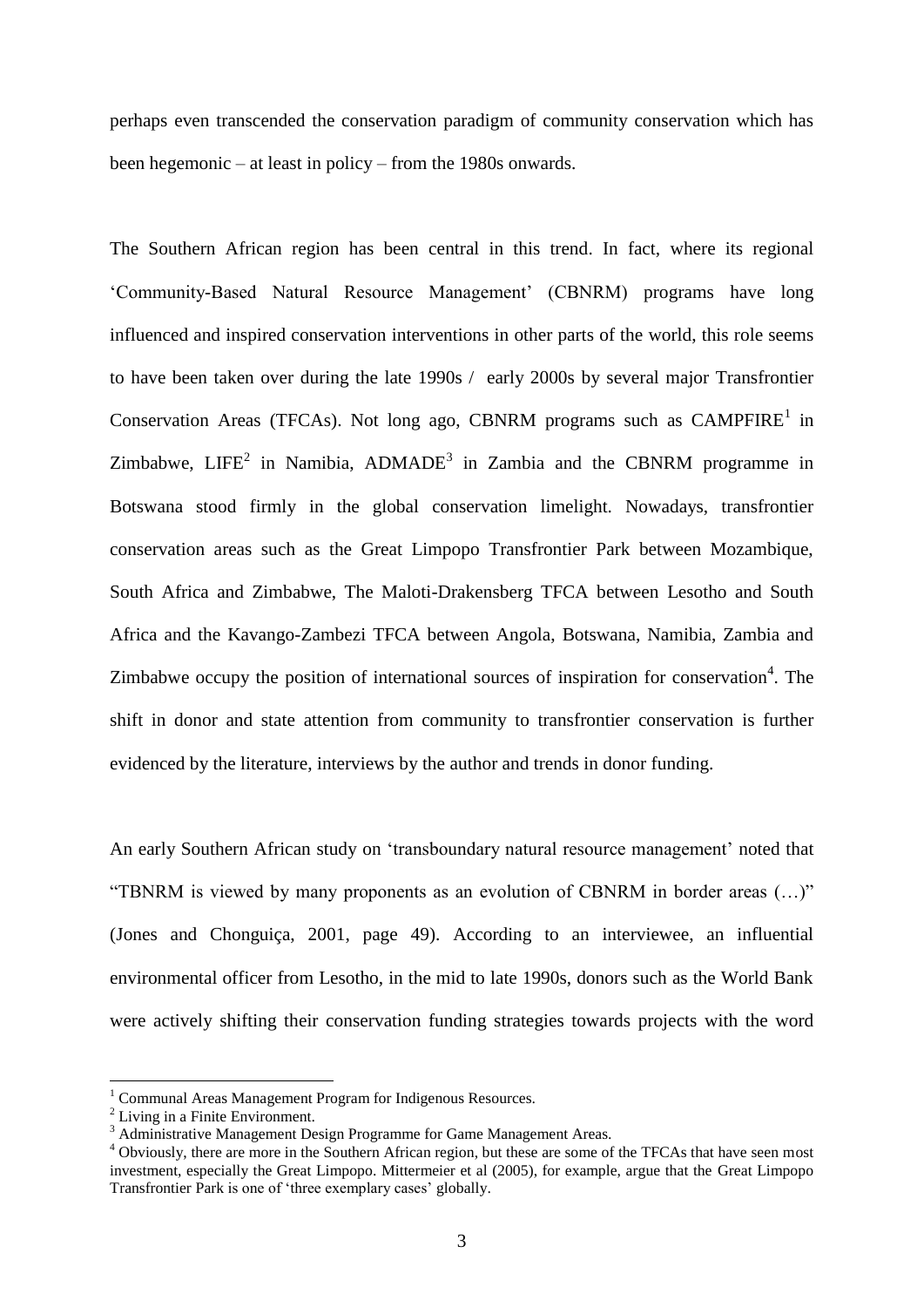'transfrontier' in it<sup>5</sup>. Most significantly, in terms of donor funding, it is illustrative to look at the funding figures for the above major CBNRM programs and compare these to funding for TFCAs. While comprehensive, comparative data on donor funding for community based natural resource management and transfrontier conservation in Southern Africa is lacking, research by the author indicates that donor funding for CBNRM has gone down substantially, while TFCA funding has seen a rapid increase over the last ten years. Tables 1 and 2 provide a crude overview of some of the donor funds spent on CBNRM and TFCAs in Southern Africa. While the numbers in the tables by no means represent the totality of funding for either CBNRM or TFCAs, it is clear that funding for the latter has eclipsed the funding of the former quite dramatically.

| Program                            | <b>Funding</b>                                  | <b>Major Sources</b>         | <b>Status</b>                                                |
|------------------------------------|-------------------------------------------------|------------------------------|--------------------------------------------------------------|
| LIFE, Nambia                       | US\$16,845,827 (LIFE I: 1993-1999)              | <b>USAID, WWF</b>            | Major donor funding<br>ended June 2008                       |
|                                    | US\$15,118,535 (LIFE II: 1999-2004)             | <b>USAID</b>                 |                                                              |
|                                    | US\$11,100,000 (LIFE PLUS: 2004-2008)           | <b>USAID</b>                 |                                                              |
| CAMPFIRE.<br>Zimbabwe <sup>6</sup> | US\$28.1 million (1989-2003)                    | <b>USAID</b>                 | Almost all donor funding<br>ended early 2000s                |
|                                    | US\$12,190,293 (1994-2002)                      | Norad/WWF                    |                                                              |
| ADMADE,<br>Zambia                  | US\$4,8 million (1989-1999)                     | <b>USAID</b>                 | Program ongoing, but<br>major donor funding<br>ended in 2000 |
| <b>CBNRM</b><br><b>Botswana</b>    | US\$ 19,9 Million (1989-1997)                   | <b>USAID</b>                 | Program ongoing, but<br>major donor funding<br>ended in 2005 |
|                                    | Approx. €490.000 (US\$ 650.000) (1999 –<br>2005 | SNV / IUCN /<br><b>HIVOS</b> |                                                              |

**Table 1: Funding status major Southern African CBNRM programs**

Sources: App et al, 2008[; http://www.usaid.gov/zw/html/NaturalResources.html;](http://www.usaid.gov/zw/html/NaturalResources.html) Balint and Mashinya, 2006; Taylor, 2006; Frost and Bond, 2008; Nico Rozemeijer (former SNV advisor to the Botswana CBNRM support programme), Pers. Comm.; Jones, 1999. Website last viewed: 7 April 2009.

#### **Table 2: Funding status Transfrontier Conservation in Southern Africa**

<u>.</u>

| <b>Major sources</b> | TFCAs                                             | <b>Funding</b>   | <b>Status</b>                 |
|----------------------|---------------------------------------------------|------------------|-------------------------------|
| World Bank (& GEF)   | Great Limpopo Transfrontier Park   US\$ 5 Million |                  | Pilot project (1996-<br>2003) |
|                      | Great Limpopo Transfrontier Park                  | US\$26.7 Million | Ongoing, until at least       |

<sup>5</sup> Interview Environmental Officer National Environmental Secretariat Lesotho / Consultant, 28 April 2005, Maseru, Lesotho.

 $6$  According to Frost and Bond (2008: 778): "Information on the amount of funding from sources other than USAID is not readily available. Moreover, these funds were allocated to support community-based natural resource management generally, not just CAMPFIRE".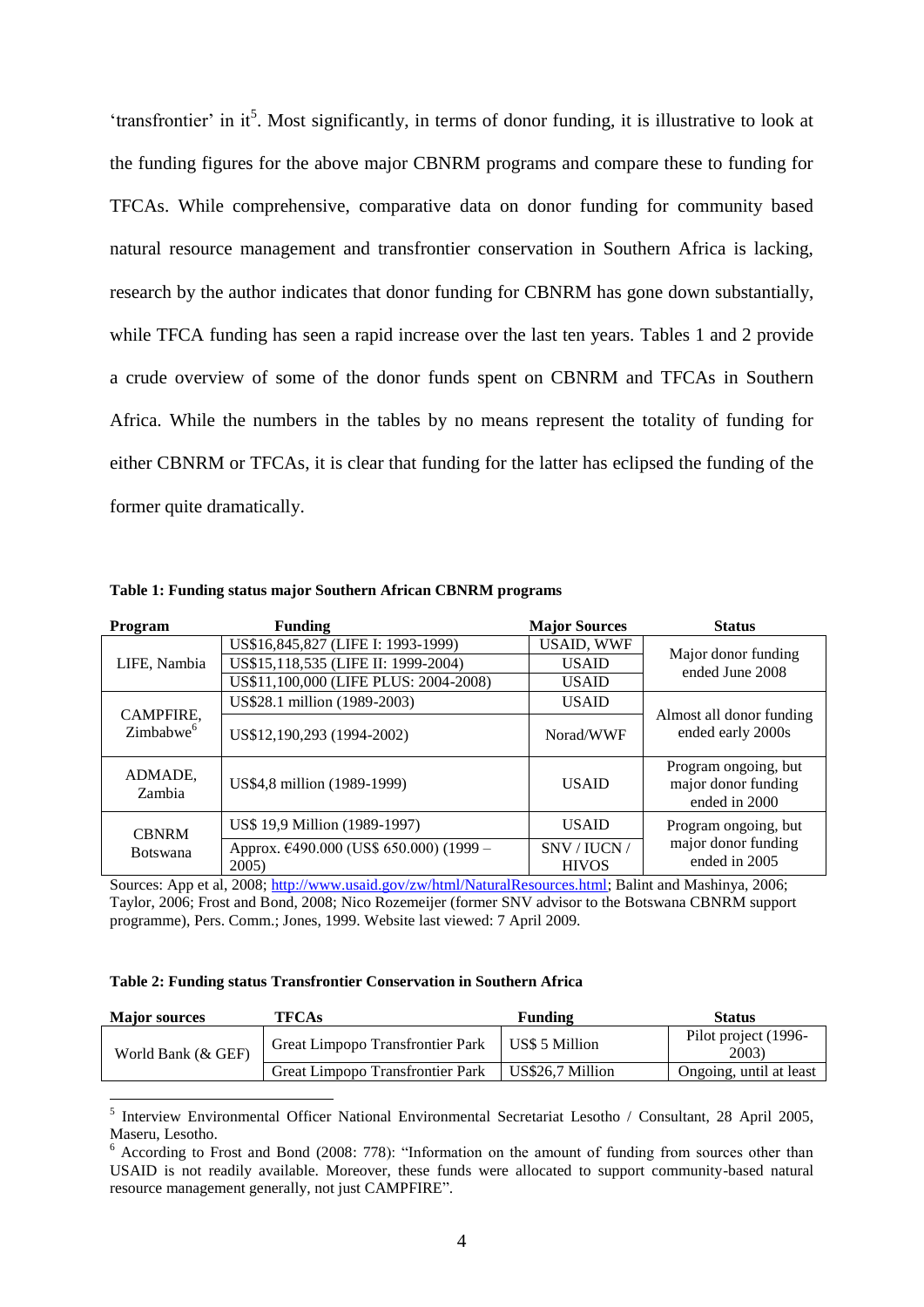|                               | Lubombo TFCA                                                                             |                                                                                                     | 2013                                                                                                |
|-------------------------------|------------------------------------------------------------------------------------------|-----------------------------------------------------------------------------------------------------|-----------------------------------------------------------------------------------------------------|
|                               | Chimanimani TFCA                                                                         |                                                                                                     |                                                                                                     |
|                               | Maloti-Drakensberg TFCA (2003<br>$-2008$                                                 | US\$15,3 million                                                                                    | Project ongoing,<br>major funding ended<br>2008                                                     |
| Peace Parks<br>Foundation     | Involved in all major Southern<br>Africa TFCAs, but most heavily in<br>the Great Limpopo | Approx SA Rand 200 /<br>250 Million $(+/-$ US\$<br>$22/27$ million) total<br>assets <i>annually</i> | PPF founded in 1997<br>and will be ongoing<br>for foreseeable future                                |
| <b>USAID</b>                  | Great Limpopo, Kavango Zambezi<br>$+$ ZiMoZo TFCAs (1998 – 2004)                         | <b>US\$ 3 Million</b>                                                                               | Funding for TFCAs<br>stopped in 2004 as<br>priority shifted to<br>transboundary water<br>management |
|                               | Ai-Ais Richtersveld TFCA                                                                 | US\$150,000 annually<br>(as from 2004)                                                              | Ongoing (funding for                                                                                |
| Conservation<br>International | Kavango Zambezi TFCA                                                                     | US\$300,000 annually<br>(as from 2004)                                                              | Kgalagadi TFCA to<br>be renegotiated in                                                             |
|                               | Kgalagadi TFCA                                                                           | US\$500,000 annually<br>(as from 2007)                                                              | 2011)                                                                                               |
| KfW (German<br>Government)    | Great Limpopo Transfrontier Park                                                         | €12 Million (US\$ 16<br>Million)                                                                    | Ongoing                                                                                             |
| AFD (French<br>government)    | Great Limpopo Transfrontier Park                                                         | €11 Million (US\$ 14,5<br>Million)                                                                  | Ongoing                                                                                             |

Sources: PPF financial reports 2006; 2007 (calculations include PPF group & company); Dr. Leo Braack (Director: Southern Africa Wilderness & Transfrontier Conservation Programmes, Conservation International), Pers. Comm.; [www.worldbank.org;](http://www.worldbank.org/) [http://www.awf.org/section/heartlands;](http://www.awf.org/section/heartlands) [http://www.usaid.gov/pubs/cp2000/afr/isa.html,](http://www.usaid.gov/pubs/cp2000/afr/isa.html); [http://pdf.usaid.gov/pdf\\_docs/PDACD874.pdf,](http://pdf.usaid.gov/pdf_docs/PDACD874.pdf); [http://www.rural21.com/uploads/media/ELR\\_engl\\_50-53.pdf.](http://www.rural21.com/uploads/media/ELR_engl_50-53.pdf) All websites last viewed: 7 April 2009.

When comparing the two tables, several issues stand out. First, the four CBNRM programs had a distinctly national character and much of their funding comes from one source, USAID. Hence, much CBNRM funding stopped when USAID discontinued their support for the major programs in the early 2000s. By contrast, TFCAs are multinational by nature, which leads to more fragmented donor funding. This is the reason why table two takes major funding agencies as its primary point of departure, rather than TFCAs. Important here, however, is that all sources point out that the variety of donors that supports TFCAs is much greater and more diverse across public and private sectors than was the case for CBNRM.<sup>7</sup> Second, TFCAs in Southern Africa are facilitated by an extremely successful (from a financial point of

 $7$  Conservation International, for example, did a 'partial inventory of organisations active in the proposed Kaza TFCA between Angola, Botswana, Namibia, Zambia and Zimbabwe, which included 40 donors and NGOs, while the Peace Parks Foundation is financially backed by its 'Club 21', consisting of 21 wealthy companies and individuals.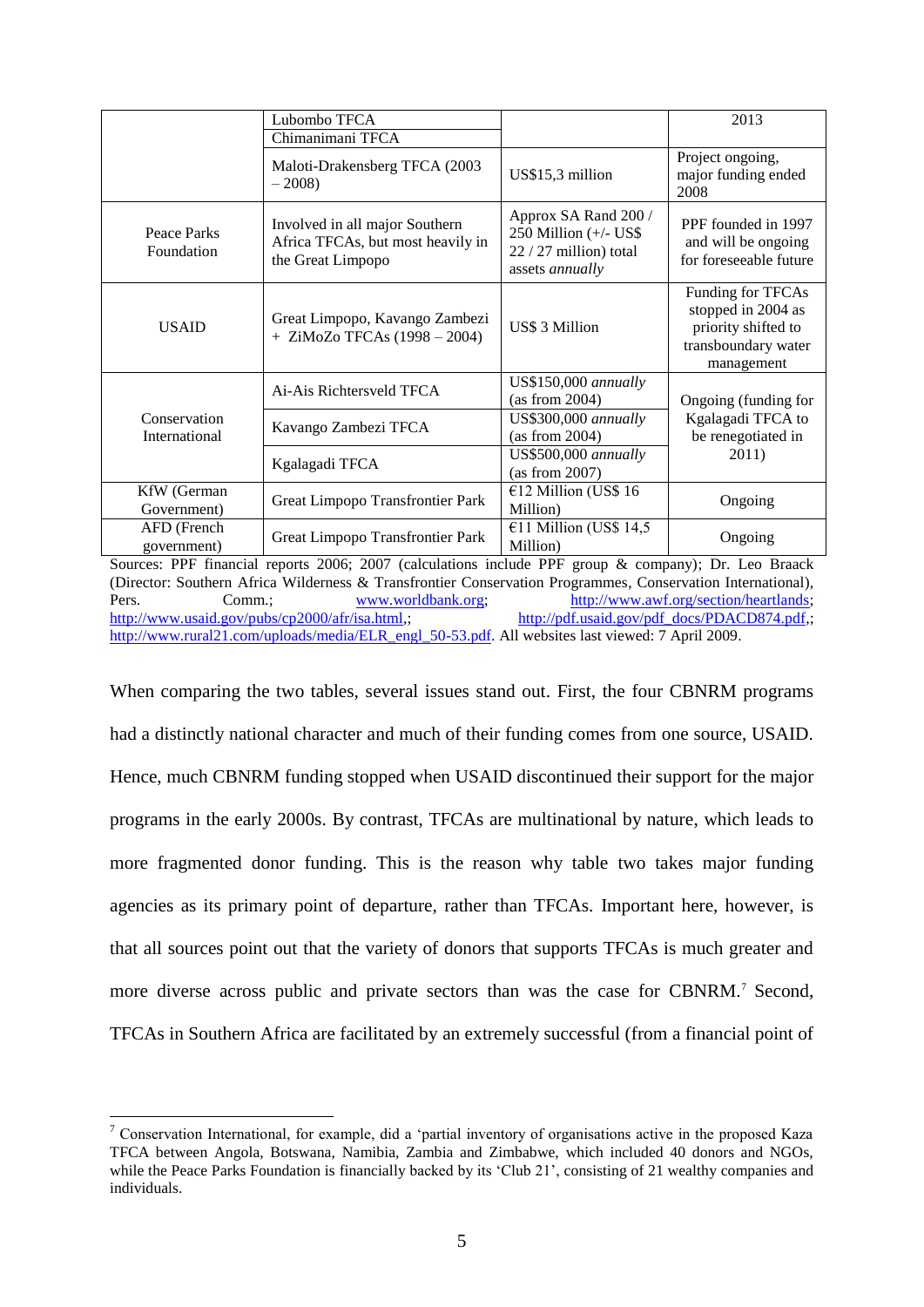view) funding organization founded solely for the purpose of stimulating TFCAs, namely the Peace Parks Foundation (PPF). CBNRM programs did not have this 'luxury'.

Third, neither table includes funding from the national states, but state funding obviously plays an important role. While the Botswana, Namibia, Zambia and Zimbabwe governments have continuously provided – and continue to provide –funding for CBNRM, this has also been eclipsed by state funding for transfrontier conservation. Most noticeably, this is because the best resourced state – South Africa – started contributing substantially after apartheid. Observations in and interviews with staff members of South Africa's Department of Environmental Affairs and Tourism (DEAT) over a three-year period (2005-2008) clearly indicate that transfrontier conservation has been better institutionalized and better statefunded than CBNRM ever was. CBRNM is one of many priorities in the 'Biodiversity and Conservation' Branch, while transfrontier conservation has been a separate, well-staffed and well-funded directorate since the early  $2000s<sup>8</sup>$ . The current importance of TFCAs within DEAT can be further emphasized by the recent establishment of another directorate, the ‗TFCA 2010 Development Unit', which focuses on linking TFCAs to the 2010 world cup soccer.

While not stating that CBNRM has 'disappeared' in favor of TFCAs, the shift in funding resources is striking, with the early 2000s showing CBNRM funding on the decline and funding for TFCAs strongly on the rise. Interestingly, why this shift took place has been little investigated. So far, much of the nascent, but burgeoning literature on TFCAs has focused on whether TFCAs can keep their multiple promises (Duffy, 2006; Ramutsindela, 2007; Van Amerom, 2005; Wolmer, 2003), particularly with respect to local communities (Draper et al,

<sup>&</sup>lt;sup>8</sup> See [http://www.deat.gov.za/.](http://www.deat.gov.za/) Last viewed: 1 April 2009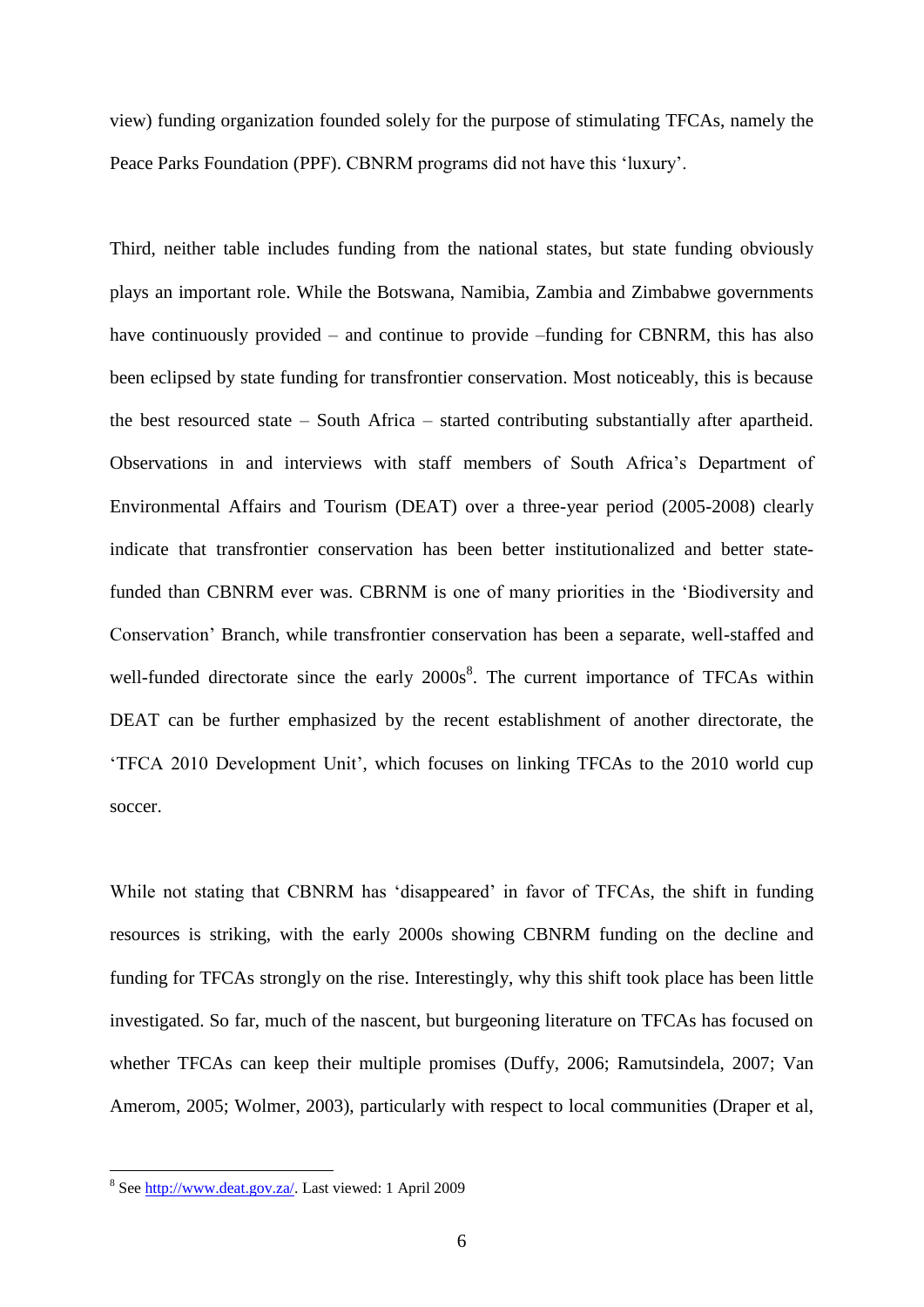2004; Whande, 2007). A theoretically solid explanation for the rather dramatic shift in donor and 'conservation community' attention from CBNRM to TFCAs is still lacking. This lack is especially surprising since CBRNM was long heralded as the *telos* - the ultimate purpose or form - of conservation, but lost much of its glow due to disappointing results and increasingly fundamental criticism from the mid-1990s onwards (Hutton et al, 2005). Since then, conservationists have sought to construct a new telos for conservation; something that would generate the 'tremendous enthusiasm' that the conservation community was longing for and that would enable it to source new revenues and renew its ties to important constituencies.

This article aims to address the gap in the literature, arguing that the main way in which conservationists have taken up this challenge is by reconstituting conservation in neoliberal terms. It was hoped that by further cementing CBNRM into the larger framework of capitalism the market would productively connect conservation and development where the state had failed. Yet, neoliberal ideology has itself been subtly but swiftly changing, with due consequences for the CBNRM paradigm. Understanding these important shifts in today's globally dominant political ideology of neoliberalism, I argue, is critical in explaining why CBNRM could no longer revive the 'tremendous enthusiasm' so sought after by conservationists whereas transfrontier conservation did. First, and leaning on work by Baudrillard (1994), the article contends that the level of the symbolic has taken on increased significance in contemporary neoliberalism as a way of 'solving' or concealing the (increasingly intense) contradictions of late capitalism. Similarly and as stated above, TFCAs have (quite literally) broadened the conservation mandate to create new symbolic 'levers for engagement' with novel and previous constituencies. Second, following Peck and Ticket (2002, page 384, emphasis in original):

―there seems to have been a shift from the pattern of deregulation and dismantlement so dominant during the 1980s, which might be characterized as "roll-back neoliberalism," to an emergent phase of active state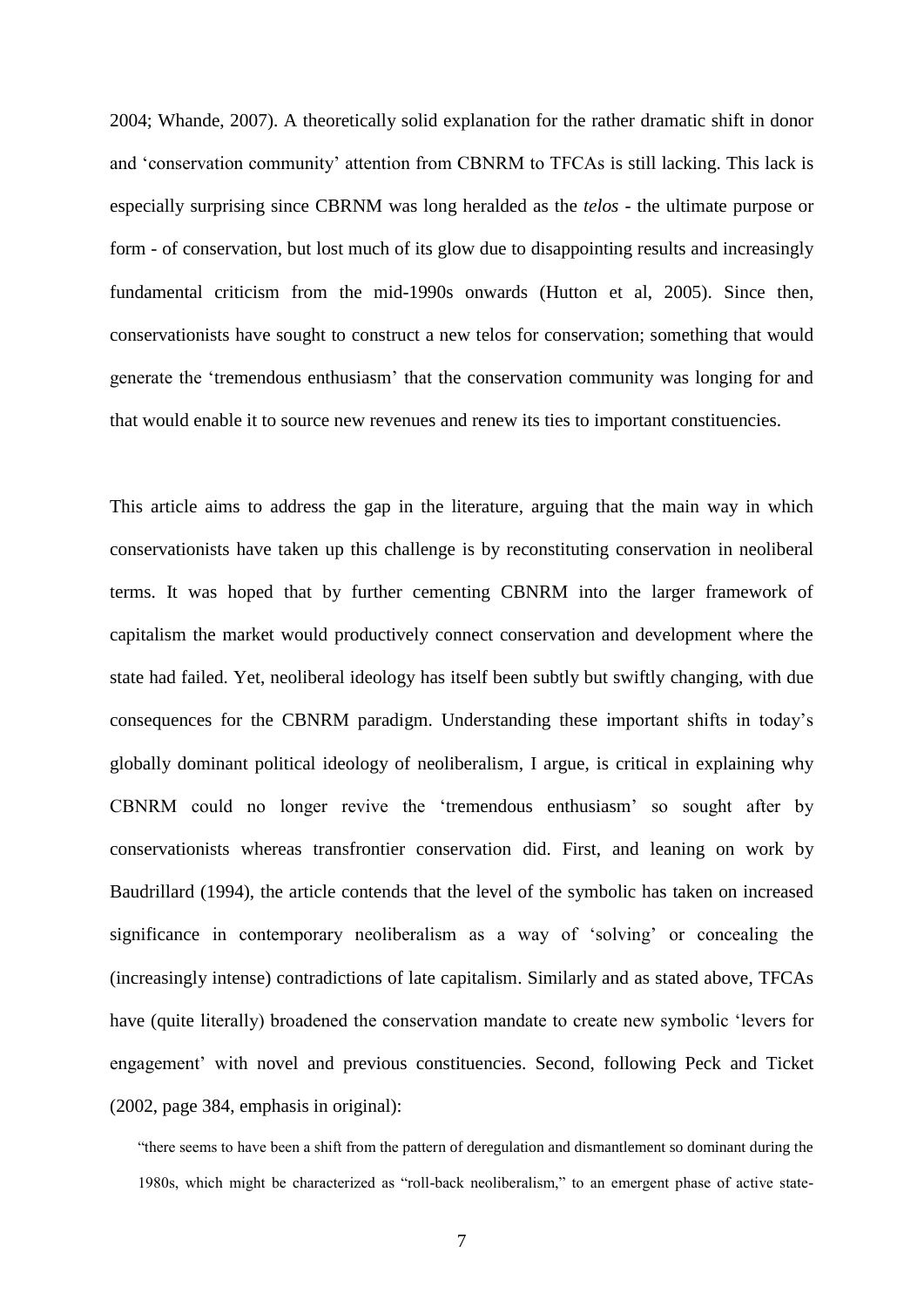building and regulatory reform – an ascendant moment of "roll-out neoliberalism." In the course of this shift, the agenda has gradually moved from one preoccupied with the active *destruction and discreditation* of Keynesian-welfarist and social collectivist institutions (broadly defined) to one focused on the purposeful *construction and consolidation* of neoliberalised state forms, modes of governance, and regulatory relations".

As the article will show in more depth, CBNRM has been neatly aligned with 'roll-back neoliberalism', while transfrontier conservation is more attuned to 'roll-out neoliberalism'. It is this quality that has truly enabled the 'Transfrontier' to revive the telos of conservation

After some further remarks on the move from community to transfrontier conservation in the context of neoliberalism in the next section, the argument will unfold in two steps. First, I will outline what I regard as fundamental changes in neoliberal political practice from '1980s neoliberalism' to its more contemporary 1990s and 2000s character. Second, I will show how these changes created new possibilities to reinvigorate the telos of conservation, namely by making use of the spaces provided by the 'transfrontier trend' to reconstruct conservation as a ‗model of meaning' and, crucially, by ‗bringing the state back in'. Throughout, I will illustrate the argument with research done on Southern African transfrontier conservation areas between 2003 and 2008, in particular the Maloti-Drakensberg Transfrontier Project (MDTP) between Lesotho and South Africa. The article concludes with some final reflections.

# **2. From community to transfrontier conservation in the context of neoliberalism**

The history of conservation paradigms in (Southern) Africa is well covered in the literature (see Adams and Hulme 2001; Adams and Hutton, 2007). Important to mention here is that CBNRM policies arose out of a desire to redress the colonial ‗fortress conservation' model that emphasized protected areas, limited to no use of natural resources and a separation between humans and nature. It tried to do so by allowing sustainable use of natural resources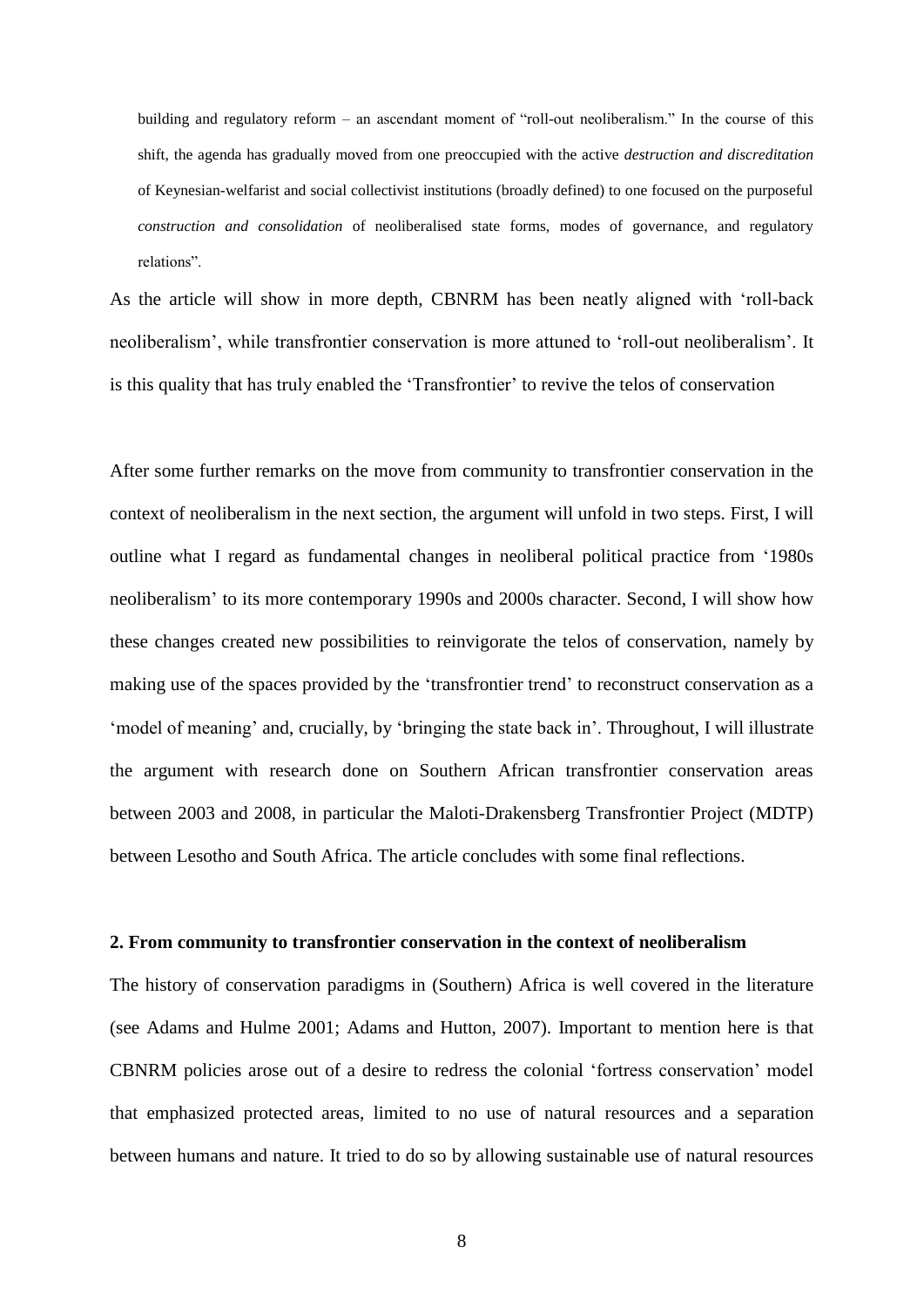and empowering 'communities' to take charge of conservation (Brockington, 2002). In line with models of participatory, sustainable development, one of CBNRMs most appealing (theoretical) strengths lay in its ability to construct win-win solutions for both biodiversity and 'local communities'. As a consequence,

―CBNRM has enjoyed a long and successful career at the center of international projects and programs, in spite of a stream of critiques and evidence of failure. A sceptical view of CBNRM would treat it as a fashion, in a catwalk of fashions—community development, micro-credit, farming systems, livelihood approaches and so on have filed past (…), but even the sceptic would concur that this model has had exceptional longevity" (Blaikie, 2006, page 1952).

Thus, the main reason why CBNRM has become hegemonic is not just because it aimed to rectify fortress conservation. In practice, it often did not (Adams and Hutton, 2007). The point is that CBNRM provided theoretical benefits on such a wide scale that it firstly enabled many actors with divergent agenda's to crowd under a common umbrella and secondly enabled the discourse to produce and reproduce its own success. According to Blaikie (2006, page 1954):

――success‖ is reproduced within a network of multi-lateral and bi-lateral agencies, international NGOs, incountry NGOs and a limited number of senior government officials in recipient countries. The discursive power of the theoretical benefits to environment and community of CBNRM, the need to proclaim success to other international audiences, and the diffuseness and range of the social and environmental objectives, all lie behind representations of this "success." Success, in turn, is defined in ways that will allow it to be found. Success stories prevail against criticism that comes from other quarters (particularly local people who have experienced CBNRM, and independent commentary from scholars)".

Indeed, criticisms about CBNRM to have neither fulfilled its conservation or development objectives are plenty (Wainwright and Wehrmeyer, 1998; Wunder, 2001), yet have little impeded on its popularity.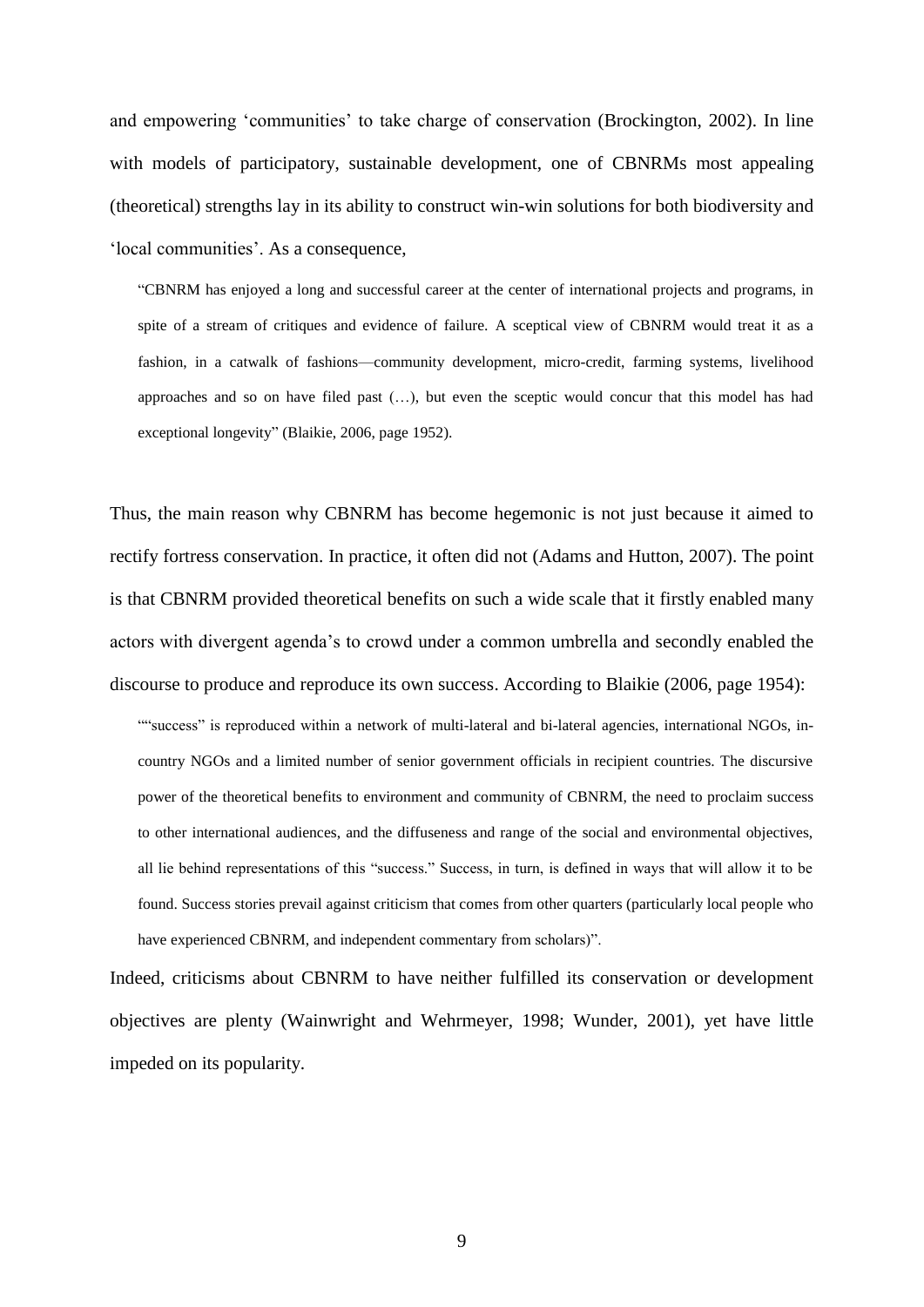Beside the above explanations for CBNRMs continued (theoretical) 'success', there is, according to McCarthy (2005), another reason why CBNRM has remained popular: its ability to hybridize with today's dominant political ideology of neoliberalism. Neoliberalism, though difficult to define (Castree, 2008a), relates here to the political ideology that aims to subject political and social affairs to market dynamics. According to McCarthy (2005, page 998), neoliberal and CBNRM discourses have similar invocations of the concepts of ‗civil society' and 'community' respectively. He discerns three ways in which the concepts are 'functionally analogous'. First, both neoliberal and community conservation discourses construct civil society and community as "unified, cohesive entities, obscuring differentiation within groups while hardening the boundaries between them". Second, McCarthy argues that both discourses ―tend to construct civil society and communities as inherently democratic and flexible, and states as inherently less democratic, leaning towards centralization if not totalitarianism" (idem, page 999). Third, this aversion to state interference almost 'naturally' leads the two discourses to stress the 'inevitable' bond between communities / civil society and markets as the spaces that are "cast as the aggregate results of free individuals voluntarily entering into contracts and associational life, free of coercion from the sovereign" (Idem, page 999). As such, CBNRM has appeared remarkably congruent with (roll-back) neoliberalism, leading to hybridized models of governance that aim to reconstruct conservation/development realms as markets.

While McCarthy perceptively clarified the analogous ways in which neoliberal and community conservation discourses construct and inform hybridized models of *governance* he leaves implicit the *political* strategies (consciously or unconsciously) intended or propagated by proponents and followers of neoliberal conservation discourses. For the current argument, it is important to recognize that the politics of neoliberalism has also seen subtle, yet far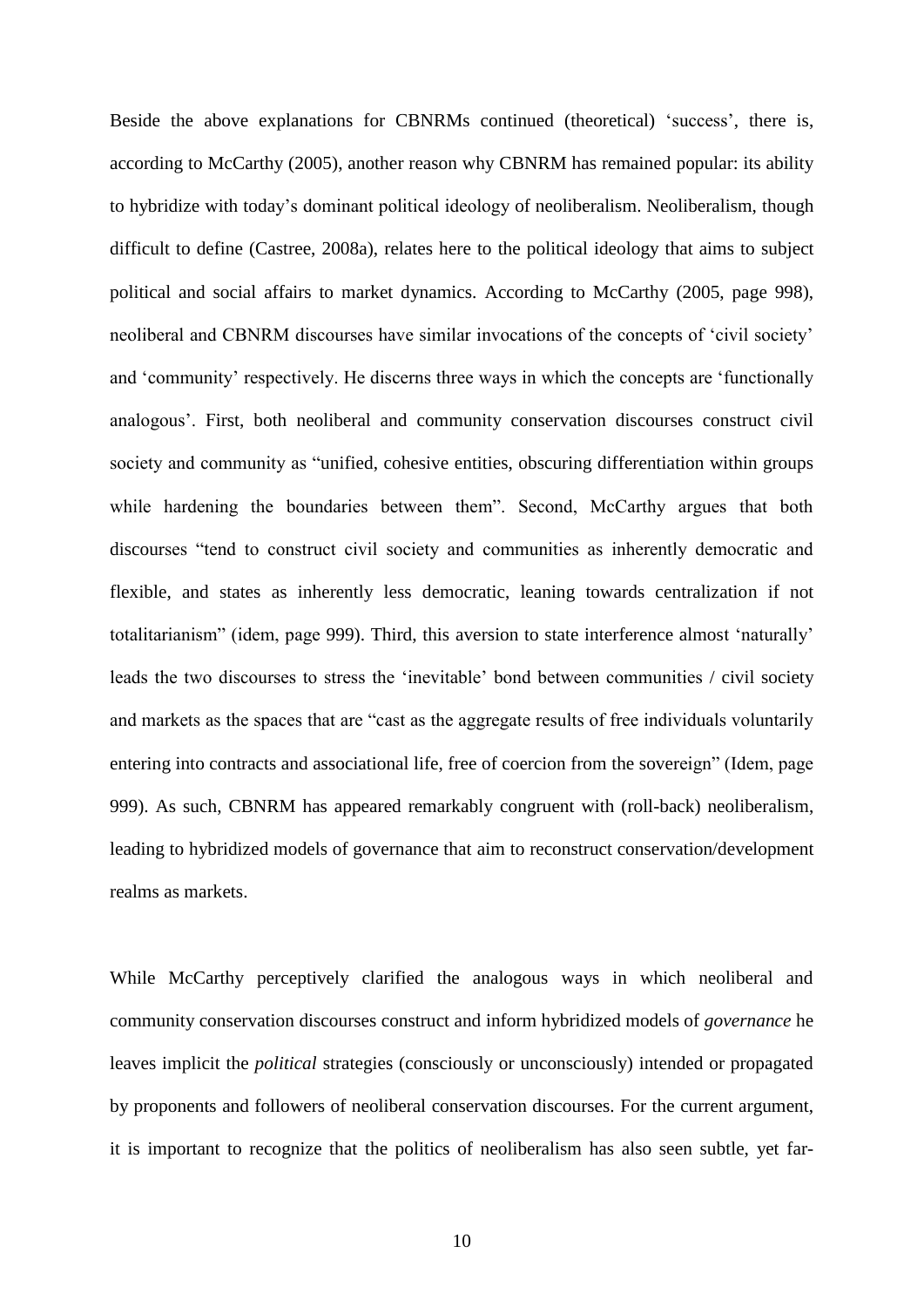reaching changes since the 1980s. Igoe and Brockington (2007, page 435), hint at these when they state that

―neoliberal conservation moves beyond a world of win-win solutions to a world of win-win-win-win-winwin-win (or win<sup>7</sup> if you like) solutions that benefit: corporate investors, national economies, biodiversity, local people, western consumers, development agencies, and the conservation organizations that receive funding from those agencies to undertake large conservation interventions".

They too, however, do not explicate the changes in neoliberal political conduct that have made 'win<sup>7</sup>' constructions not only necessary for political legitimation, but also believed to be viable by neoliberals.

It is here that our analysis of the move from community to transfrontier conservation in Southern Africa truly begins. After all, transfrontier conservation – according to its proponents - adds important ‗wins', to community conservation. The most important is that of cooperation and peace across international boundaries. But as the quote in the introduction indicated, one should also think about increased geographical and political scale and increased ‗social possibilities'. However, merely stating that transfrontier conservation increases the amount of ‗wins' of conservation constructions does not aid the theorizing around (transfrontier) conservation, the move from community to transfrontier conservation and the connections with neoliberal ideology. The next sections therefore embed these discussions in an explicit theory on the substance and meaning of contemporary neoliberal politics and show how this frames and legitimates transfrontier conservation.

# **3. Contemporary modes of neoliberal political conduct**

In earlier work (Büscher, 2009) I attempted to develop a theoretical framework around contemporary modes of neoliberal political conduct that research has shown are pertinent in understanding the constitution of neoliberalism in (Southern African)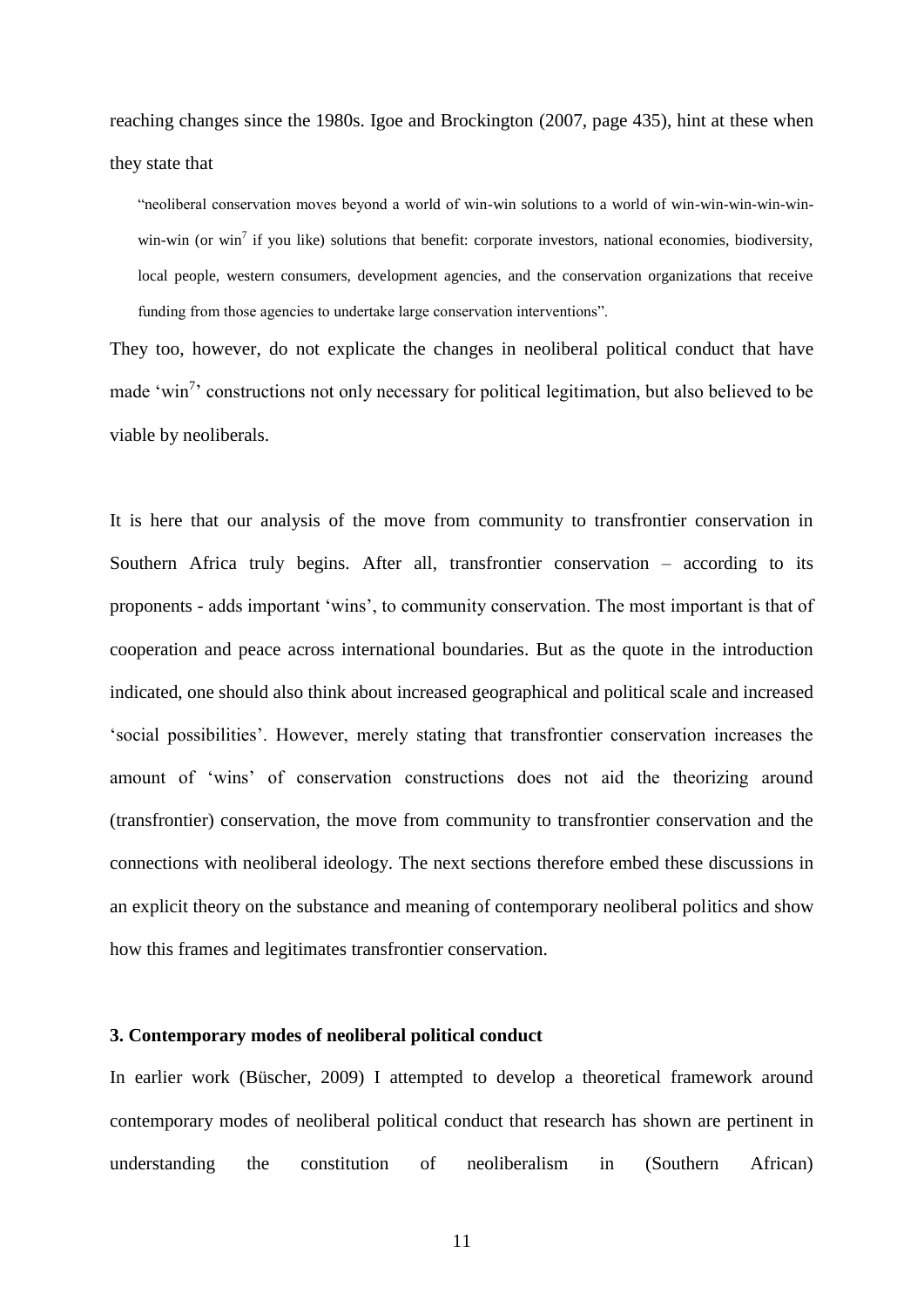conservation/development interventions. These political strategies will be summarized here and should be seen in an overall framework in which they are reinforced by, and themselves reinforce, particular 'technologies' of neoliberal devolved governance, such as competition, commercialisation and 'promoted self-regulation' (McCarthy, 2005). Three political modes are distinguished: consensus, anti-politics and marketing. I argue that in conjunction with forms of neoliberal devolved governance, these three modes are vital in understanding the depth and breadth of neoliberalism's reproduction through conservation/development in Southern Africa, while also providing a strong explanation for the shift from community to transfrontier conservation.

Underlying the discussion are two assumptions about neoliberalism, namely that it has progressed from its 1980s variant to a late 1990s, 2000s version and that its proponents are 'blatantly' universal in their ambitions. In line with Peck and Tickell (2002), these assumptions refer to what Overbeek (1999, page 248-249) suggests are several important 'moments' in "the process of global restructuring and the neoliberal ascendancy", namely from 1980s neoliberalism as a ‗*constructive*' project, imposing structural adjustment, privatisation, etc., to the hegemonic *consolidation* of neoliberalism as "the global rule of capital" in the 1990s. I will return to the first assumption later. For now, the second assumption is important for understanding the political mode of consensus in that neoliberalism's universalism collides with a strong pressure for ‗actor and thematic allinclusiveness' in conservation. 'Neoliberalism's universalism' relates to the well established supposition that neoliberals believe that their ideals and modes of governance are universally valid *and* applicable. From this arises a tendency to bring ever more people and aspects of life into the neoliberal framework.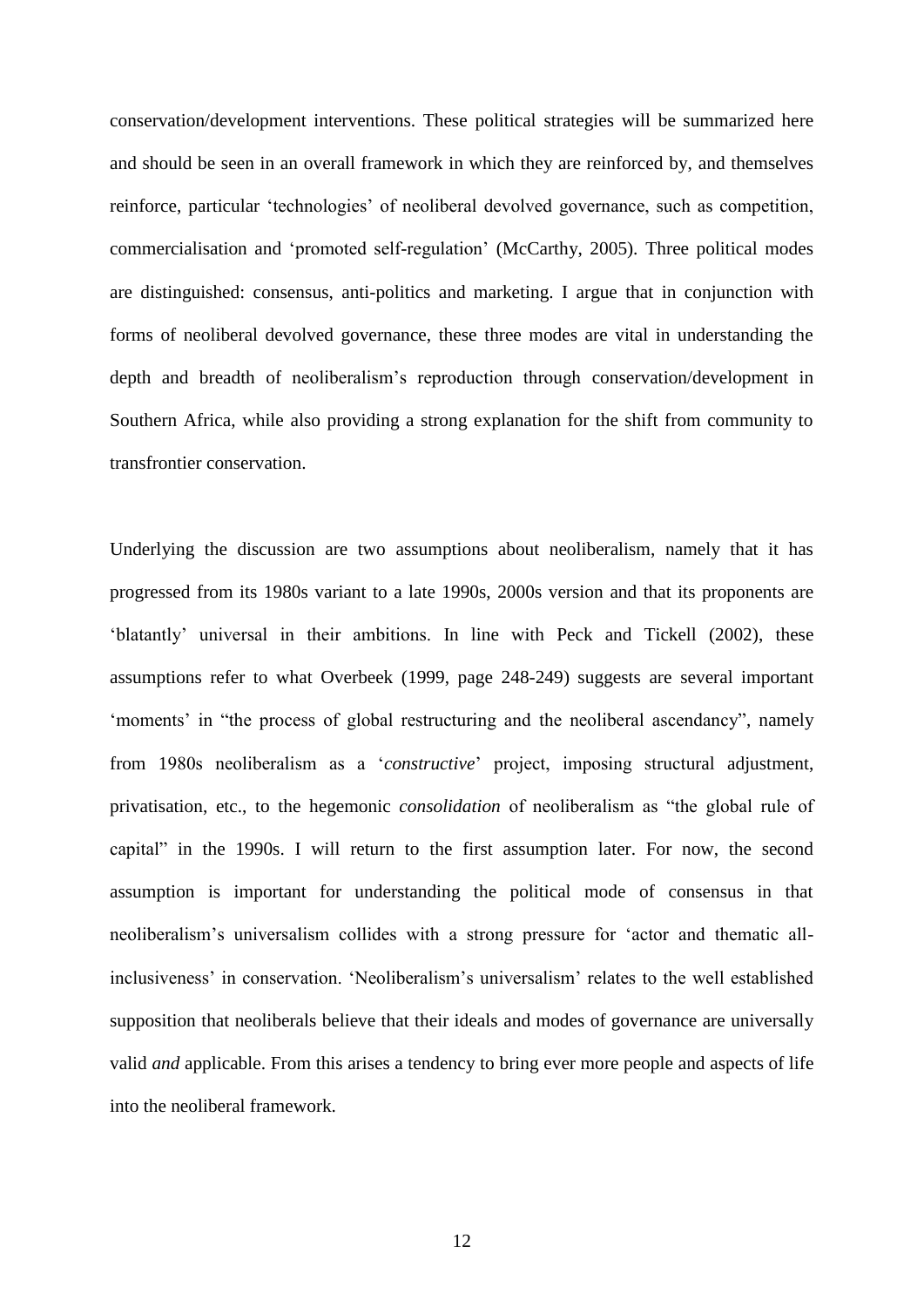Similarly, contemporary conservation must not only take 'communities' into account but also cater for the private sector, NGOs, the state, influential individuals, tourists, and others (Igoe and Brockington, 2007). Moreover, besides conserving biological diversity, conservation agencies are nowadays also pressurized to take social, gender, international cooperation, security and other 'issue areas' into account. Hence, conservation's constituencies and interests are persistently broadening and conservation interventions have increasingly been forced to speak in consensus rhetoric to capture these actors and interests (Petersen et al, 2005). Illustrative of many contemporary conservation policies, an unpublished memo written for the Maloti-Drakensberg TFCA stated that the overall planning framework for the Maloti-Drakensberg bioregion for 2008-2028 is supposed to guide "all action, whether countryspecific or joint, *collectively* contributing to the achievement of the project purpose (impact) and vision / overall goal".

Importantly, the consensus strategy should be seen within a tendency to increasingly construct conservation/development arenas as 'self-regulating markets' whereby 'consumer constituencies' have to provide legitimacy and reconstruct their social relations into economic ones. The language of consensus, coupled with neoliberal governance schemes such as ‗payments for environmental services' (Wunder, 2007), then becomes subsumed under a neoliberal political strategy to make all 'stakeholders' feel as though they gain their 'rightful' place in a conservation/development market. A consultancy report produced for the Maloti-Drakensberg TFCA illustrates the point:

―payment for environmental services provides an incentive for directing landowners towards environment management actions that address priority environmental services, such as water security. As a payment system directly links buyers and producers of environmental services, it builds relationships between people who are economically linked and allows market based transactions to take place, reducing the need for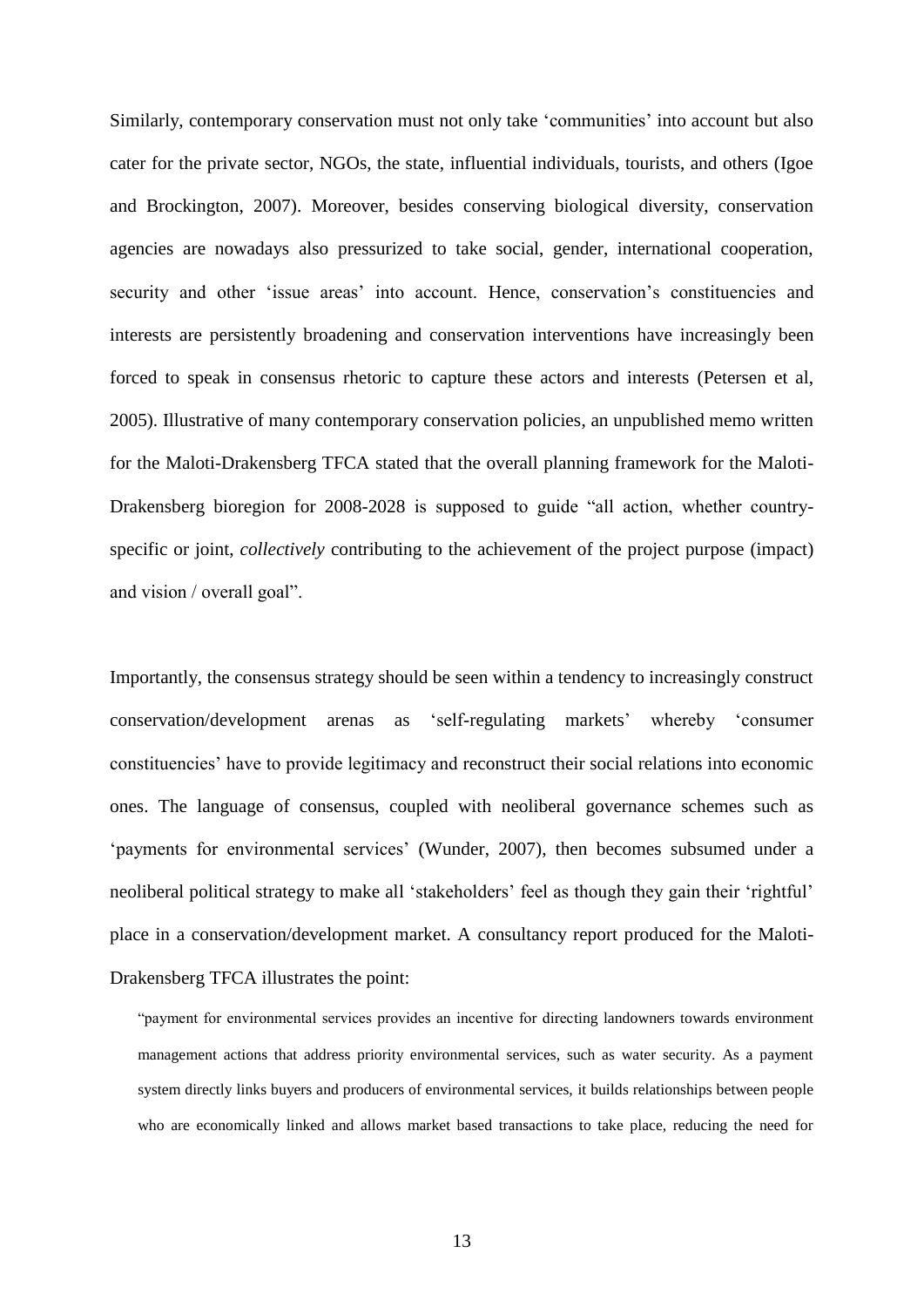further state regulation. Furthermore it focuses on measurable deliverables and consequently sharpens the performance of conservation actors (public, private or communal)" (Diederichs and Mander, 2004, page 5).

Here, the link between consensus and neoliberal conservation is obvious. Yet, to retain this image of all-inclusiveness and consensus in the face of actors capable of critically scrutinizing and resisting ones political agenda requires a second neoliberal mode of political conduct: that of antipolitics. Political modes of antipolitics entail a strategy of positing or constructing a reality such that it seems not to be debatable but 'taken for granted' or 'the logical/rational choice'. The familiar way to do so in conservation/development interventions is through ‗rendering technical', what in fact is political (Ferguson, 1994; Li, 2007). Yet, following Schedler (1997, page 12), the concept of antipolitics should be conceptualised much broader; indeed as 'reshaping politics' in such a way that a particular image or 'partial rationality' is imposed onto it. Besides technical or instrumental antipolitics, Schedler distinguishes several other types of antipolitical strategies, among which *moral* antipolitics. Simply put, this strategy comes down to replacing democratic debate with a particular 'moral high ground'. In the case of the Maloti-Drakensberg TFCA, research pointed out that one of the reasons why the South Africa and Lesotho project teams implementing the TFCA often came into conflict was because both teams had established a certain 'high ground' that was not to be ‗compromised' (key informant interview, 23 September 2005). For South Africa this was the technical planning process, while Lesotho chose the moral high ground of CBNRM. In the end, the TFCA became a mix of both strategies which further worked to depoliticize the power differences between them and between the project and the supposed beneficiaries. Like consensus, the political strategy of antipolitics fits contemporary neoliberalism; it fits a market environment that works to 'discipline' subjects into  $-$  often literally - 'buying into'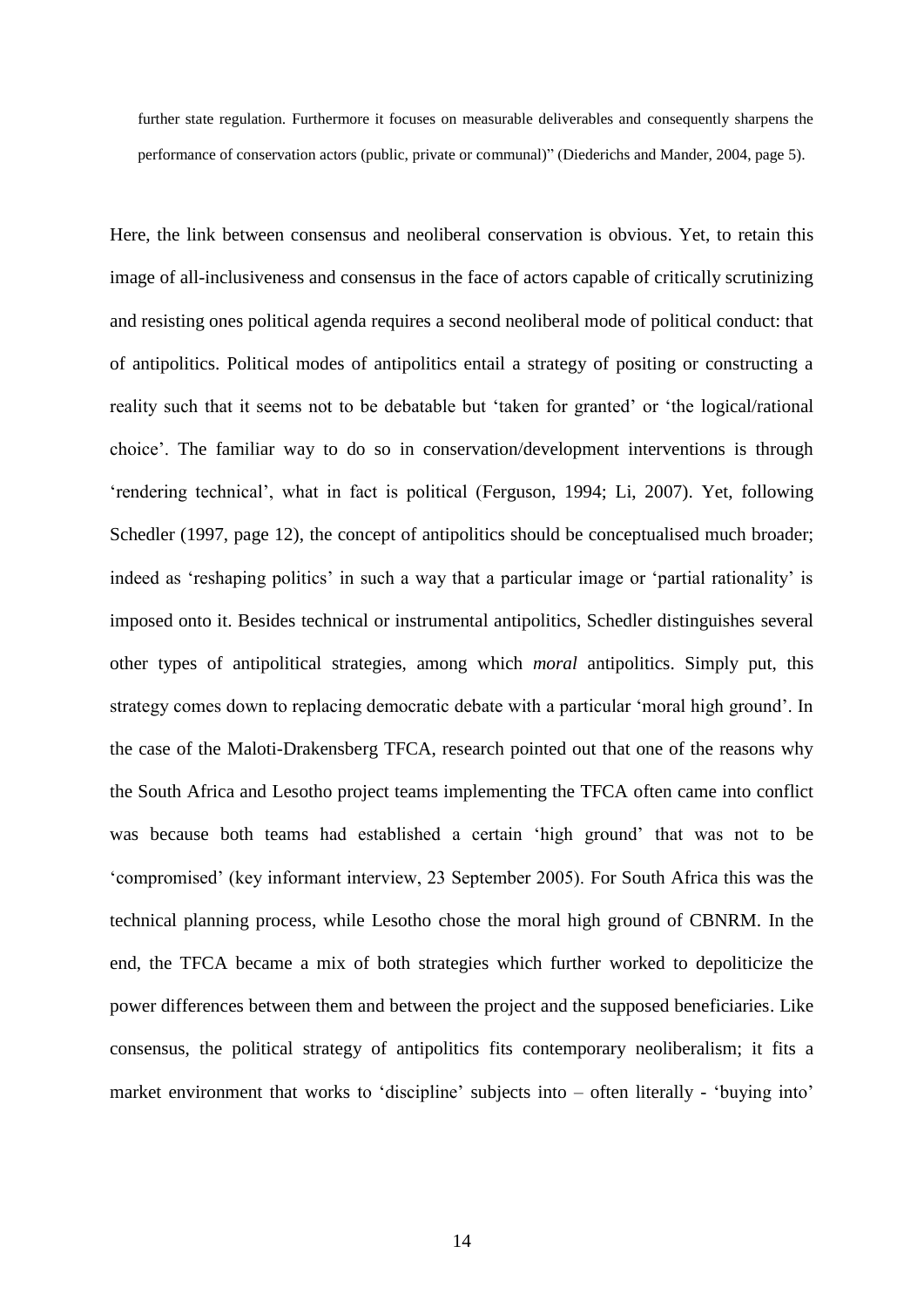ones political agenda and so stimulating and further entrenching neoliberal modes of devolved governance<sup>9</sup>.

Both these neoliberal modes of political conduct aim to frame conservation/development interventions and realities as all-inclusive, rational and free from contradictions. Yet, time and again, critical research has shown that they are rife with contradictions (Ferguson, 2006; Kovel, 2002; Li, 2007). Accordingly, I argue after Baudrillard (1994), that a preference for discourse, images and signs over 'reality' is cultivated. After all: the symbolic realm of discourse seems better fitted to try and control or mediate contradictions - through discursive grooming and promoting 'sign values' - than 'reality', even if 'reality' is always inherently socially constructed. This is where the third and final neoliberal political strategy comes in: marketing. Marketing here entails the manipulation of abstraction in order to gain competitive advantage. Increasingly, conservation/development interventions depend on branding themselves and their objectives as valuable and legitimate parts of the public space in order to stand out against competing claims on the public space. Moreover and despite a masternarrative of CBNRM, conceptual competition within the conservation/development sector is rife. As a result, marketing and branding as methods to exploit the tension between 'reality' and its construction, becomes a political necessity to gain competitive advantage and so bring ones agenda to the fore. In turn, this marks a further neoliberalisation of conservation/development through the creation of a political valorization system that is deeply capitalist in nature.

Arvidsson (2005, page 236) explains that: "brands are mechanisms that enable a direct valorization (…) of people's ability to create trust, affect and shared meanings: their ability to

For a more in-depth discussion, see Büscher, forthcoming.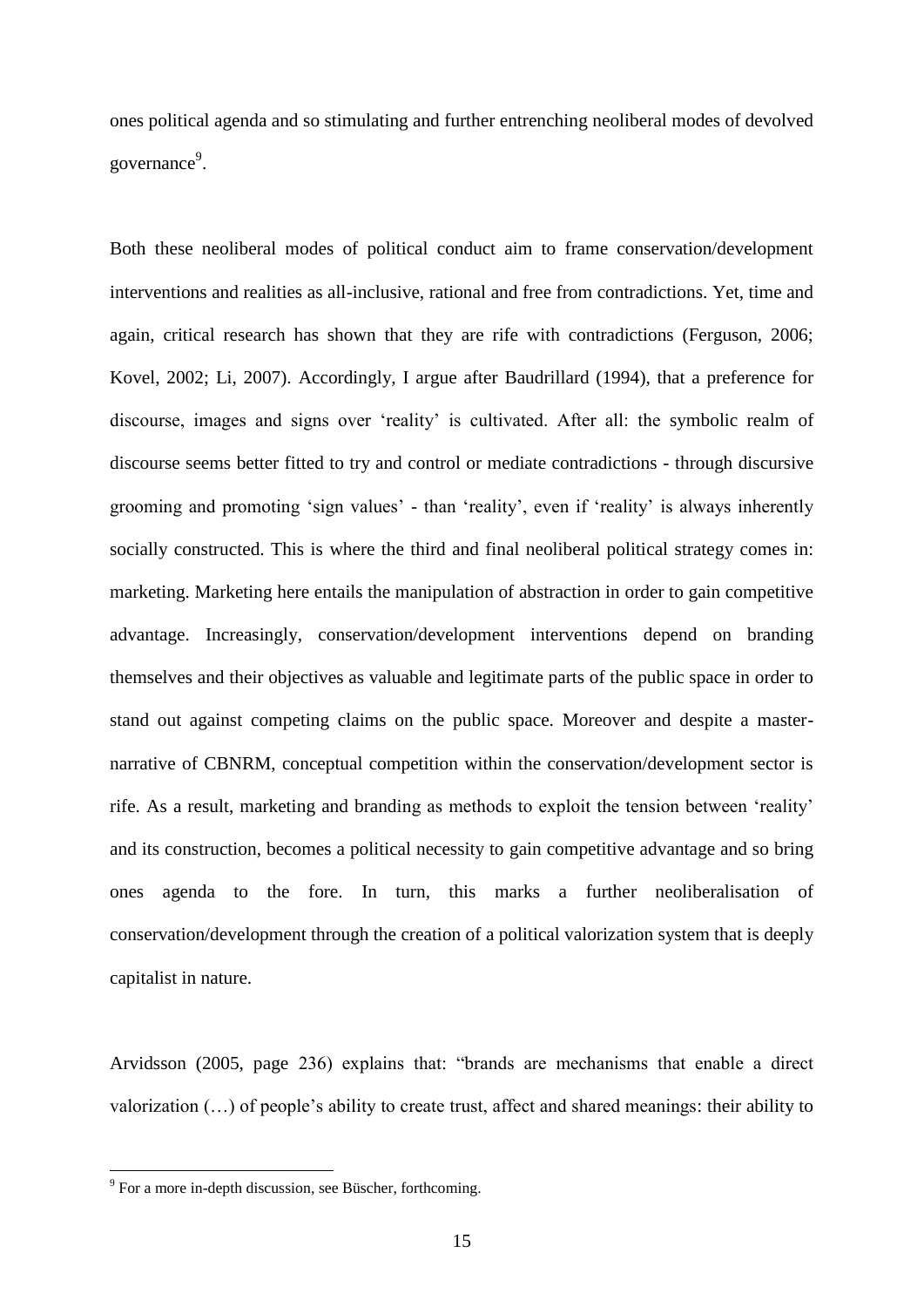create something in common". Yet, these objectives are not valued in themselves; they have to lead to something that can be validated commercially:

―the systematic push towards sign value was a response to the limits of the commodity form. Constructed to support expanded and regularized consumption of commodity consumer goods, the sphere of commodity signs was itself an effort to overcome earlier limits to the growth of capital" (Goldman and Papson, 2006, page 336).

Nonetheless, and as we shall see in more depth below, marketing as a vehicle to create meaning and 'something in common' is convincingly illustrated by the ways in which TFCAs are marketed. The following remark by Nelson Mandela, one the founding patrons of the Peace Parks Foundation, is used particularly often in marketing material:

―I know of no political movement, no philosophy, no ideology, which does not agree with the peace parks concept as we see it going into fruition today. It is a concept that can be embraced by all. In a world beset by conflict and division, peace is one of the cornerstones of the future. Peace parks are a building block in this process, not only in our region, but potentially in the entire world".

Taken together, the three modes of consensus, antipolitics and marketing present a particularly strong and resilient set of political practices that is not only able to maintain legitimation for conservation/development interventions, but also works to mask the 'uneasy contradictions' in neoliberal conservation. But this analytical framework must be taken further still, as conservation/development arenas are not the only 'public' sphere that have internalized these shifts in neoliberal political conduct. To the contrary: this needs to be viewed within the context of the neoliberalisation of the wider public sector, especially the state. Following Peck and Tickell (2002), contemporary neoliberalism has progressed from its 1980s ‗roll-back' to 1990s and 2000s ‗roll-out' neoliberalism that implicates not only the (public transfers to the) private sector but the actual neoliberalisation of the state. Similarly, Moore (1999: 64) argues that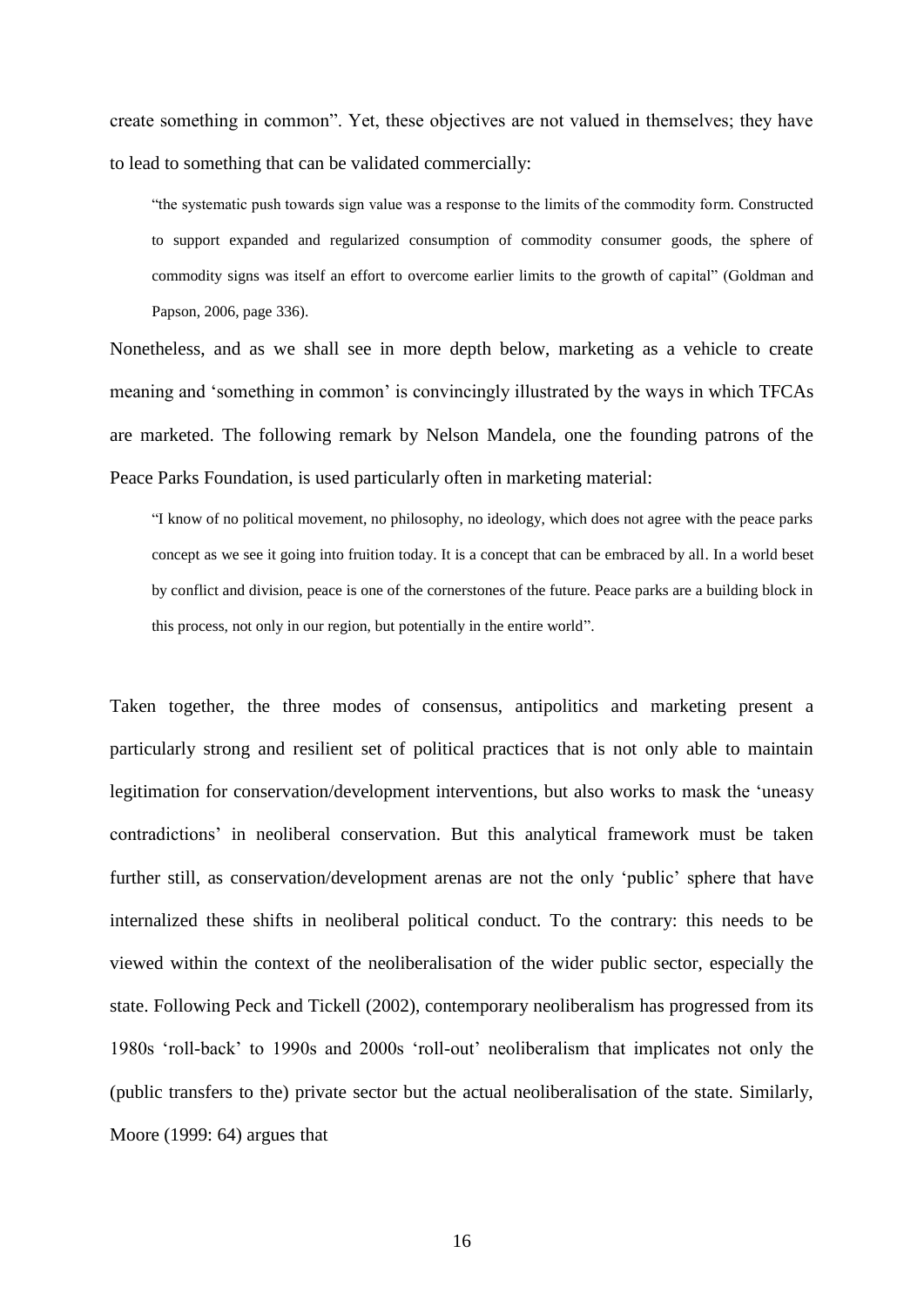―If the era of ‗structural adjustment' economic policies of the 1980s and earlier 1990s meant attempts to ‗get the prices right' and to hack away indiscriminately at the state, then we are now in the age of ‗getting the state right' to implement the same goals as before".

Hence, not only does the state support neoliberal governance strategies such as competition and commercialisation, it actively partakes in them; even disciplining itself accordingly, for instance by substituting traditionally public sector operating principles (like crosssubsidization, supply-driven service, etc.) to private sector operating principles (like managerial and financial ring fencing, demand-driven service, etc.) (McDonald and Ruiters, 2005). Getting the state to support neoliberal policies and in fact to internalize neoliberal political conduct, in turn fuels a continuous deepening of neoliberalisation across society. And while this is not to say that neoliberalisation is a linear process and neoliberalism's various constitutions always remain context, place and time specific, its global hegemony does imply that similar type processes can be seen across the globe (Castree, 2008b, page 157). I argue that the political strategies of consensus, antipolitics and marketing are an integral part of these processes and that they can provide clues to a wide myriad of contemporary trends and questions, for instance that of how 'the transfrontier' revived the Telos' of conservation in Southern Africa.

#### **4. Seeking Telos in the Transfrontier**

Based on the above, I argue that transfrontier conservation, at least in Southern Africa, reconstituted and reinvigorated the telos of conservation in two main ways: first, by being better suited to frame and subject conservation to the three 'modes of neoliberal political conduct' described above; and second, by strategically incorporating the neoliberal state.

# **4.1 Transfrontier conservation as a model of meaning**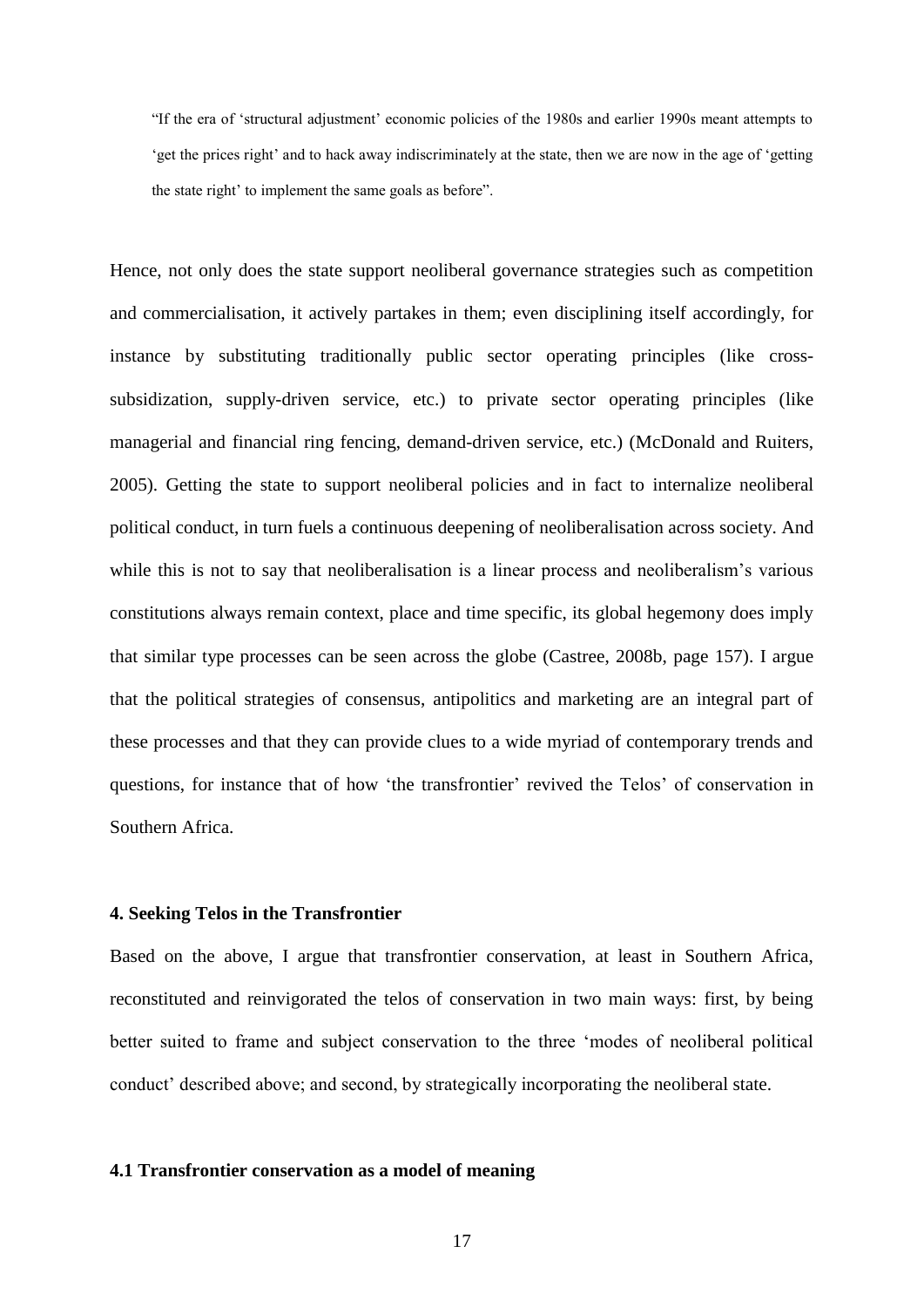Let us return to the quote at the start of the article; this time more critically. What is striking firstly is that the *political* dimension of TFCAs is squarely equated with *peace-making*. That few (social) scientists would directly equate politics with peace-making is an understatement. This idea, however, has gained such firm ground that TFCAs are also commonly referred to as 'Peace Parks'. Secondly, the paragraph praises the multiple positive effects of TFCAs: in the environmental, social, economic and the politics realms, TFCAs supposedly bring great and positive contributions, 'greatly amplifying the benefits protected areas already provide'. Naturally, this is marketing speak, as in the real world the social, political, economic or even environmental benefits of (transboundary) protected areas are not as clear cut (Brockington et al, 2008; Igoe, 2004; Reyers, 2003; Van Amerom and Büscher, 2005; Wunder, 2001). Thirdly, the paragraph as a whole explicitly tries to mold protected areas into a new allembracing teleology of 'health, peace and productivity', with the adjective 'transboundary' being the latest and, I argue, most definitive stage in the molding process.

When studying transfrontier conservation areas in Southern Africa, evidence for the last point is overwhelming. Special attention should be reserved for the earlier mentioned Peace Parks Foundation. The PPF is a non-governmental organization, founded in 1997 by the late South African billionaire entrepreneur Anton Rupert, the late Prince Bernhard of the Netherlands and former South African president Nelson Mandela with the sole purpose of stimulating the establishment of TFCAs. It is exceptionally well resourced and well-connected politically and economically and has therefore been able to influence Southern African TFCA development tremendously (Spierenburg and Wels, 2008). As such, the following takes the PPF as the empirical point of departure. The argument I will advance is that proponents of TFCAs, especially the Peace Parks Foundation, try to construct transfrontier conservation as a *model of meaning* to which people can attach their identity and emotions as well as the *telos* – the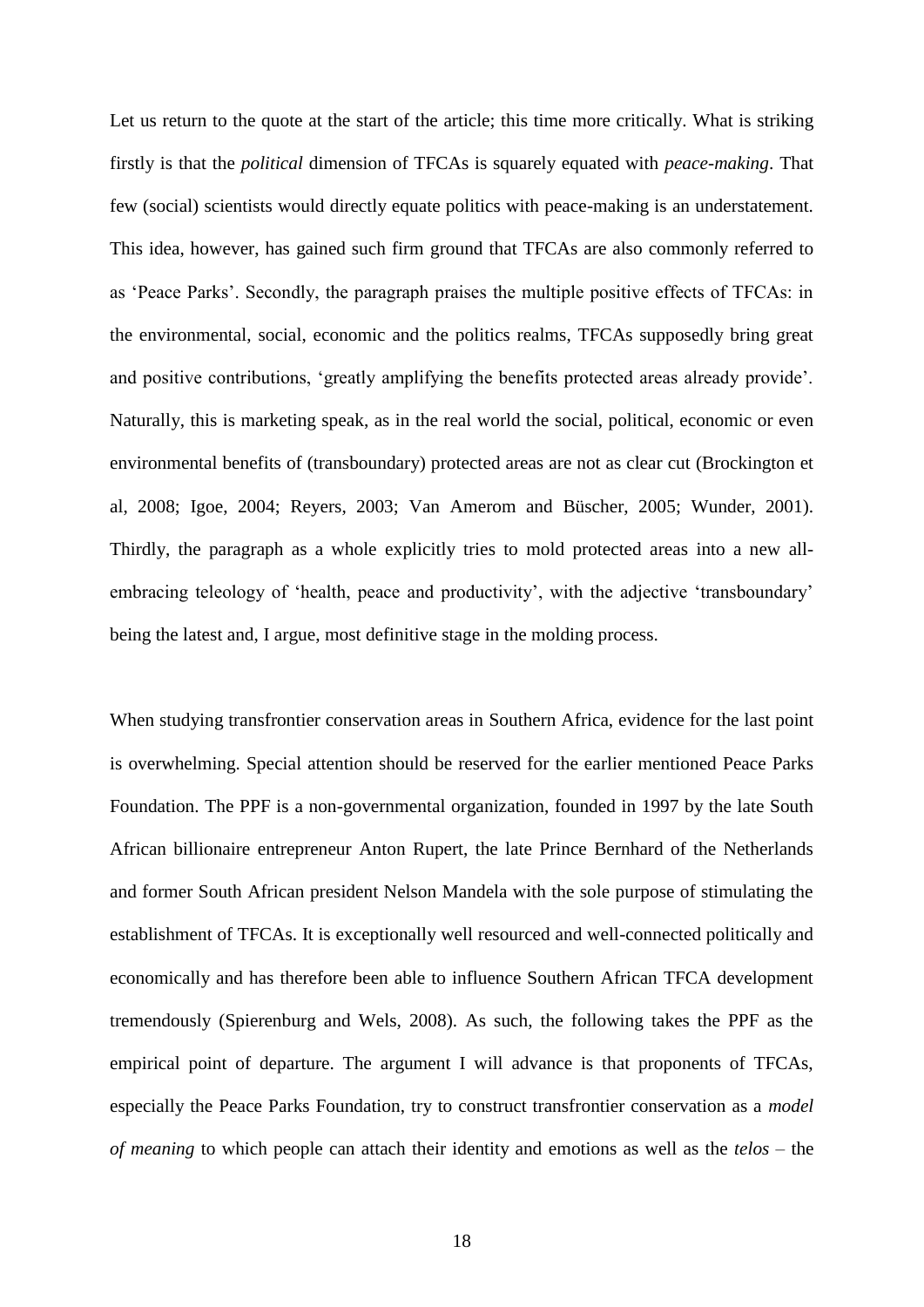end state or 'natural' order - of conservation and development more generally. In this way, they are able to adhere to the three modes of neoliberal political conduct of consensus, antipolitics and marketing.

The background to this argument is Marx' assertion that "liberal capitalism alienated people from the environment in ways that ecological connections were no longer evident to them<sup>?</sup> (Brockington et al, 2008, page 197). Marx' overall assertion, of course, was much broader than the environment. In a capitalist world, he argued, where in principle everything can be commodified, alienation continuously deepens in general. This, in turn, is associated with loss of meaning as meaningful attachment gives way to commercial rationality (Arvidsson, 2005). Baudrillard (1994, page 80), in turn, has taken this point further and argued that in our 'hyperreal' information society, information "exhausts itself in the act of staging communication" and that "rather than producing meaning, it exhausts itself in the staging of meaning". Yet, in true capitalist fashion and as Brockington et al show, this does not deter entrepreneurs to exploit this new space, namely by reattaching meaning to and engagement with commercial products (such as nature is fast becoming) through consumption. Nowhere is this better understood than in contemporary private sector marketing that tries to tie products in with personality attributes, passions, personal emotions, and so forth, in order to 'hook' clients on a deeper level (Arvidsson, 2005). In turn, there seems to be no actor in transfrontier conservation that understands this better than the PPF, an organization originating from and rooted in 'big business', as shown by Ramutsindela (2007). In their public relations for 'peace parks', I argue, PPF, but also other actors, employ all the familiar marketing moves of contemporary advertising and public relations to make TFCAs meaningful to 'stakeholders'.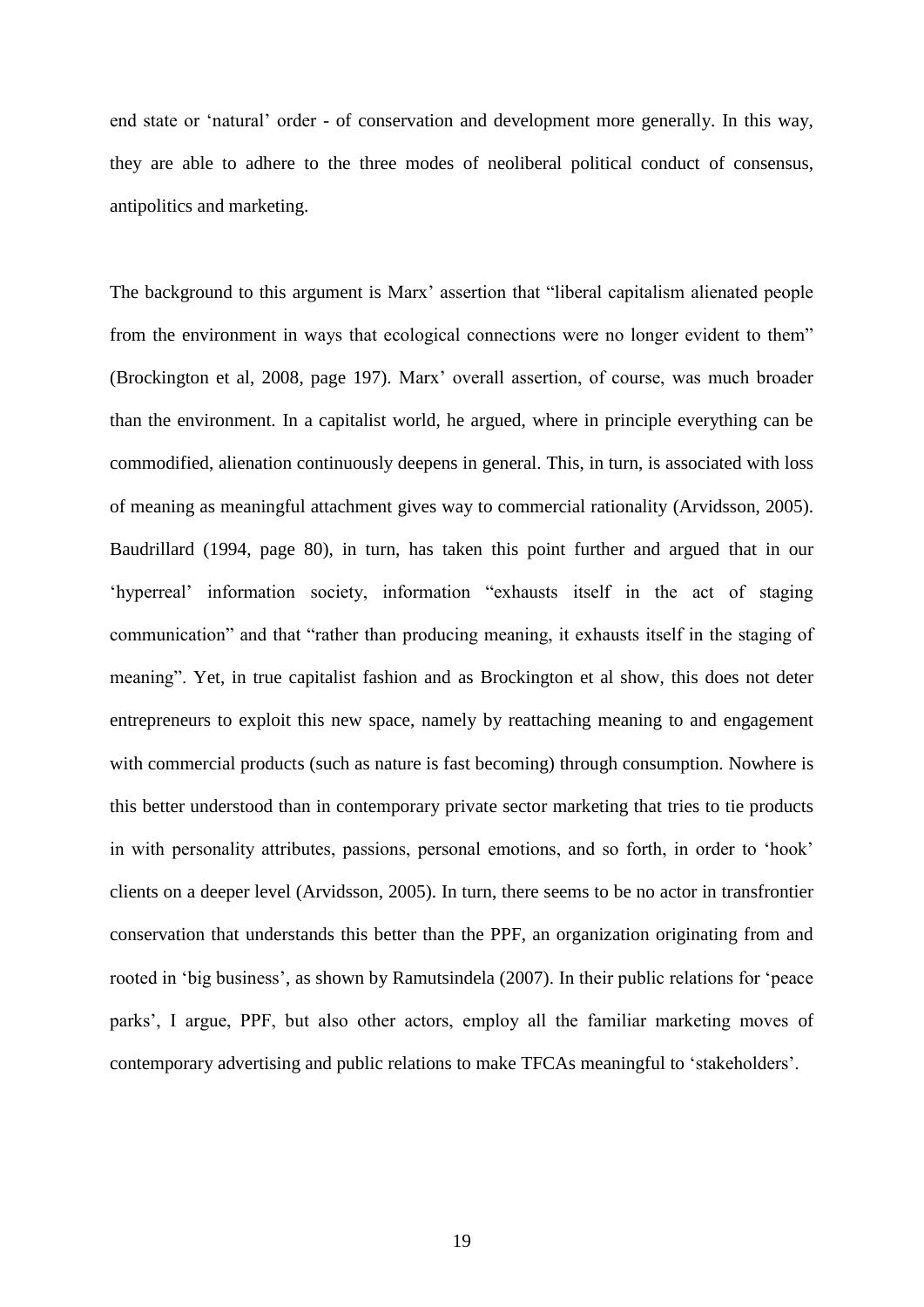The first point to make is that, if politics is about competing interests and making choices, then the 'peace parks discourse' promoted by the PPF tries to avoid this by literally trying to take everything related to conservation and development into account. Looking at the lists of criteria and principles that donors *and* 'stakeholders' want conservation/development schemes to attend to, peace parks surely seem to be the epitome of what can be asked of these interventions: besides conserving nature and reducing poverty, they are supposed to facilitate participation, enhance ownership, empower communities, enhance international cooperation and understanding, re-unite and reinvigorate cultures, stimulate spirituality, encourage economic growth and tourism, educate, form partnerships, bring peace, enhance security, adhere to good governance and so forth. Hence, the conservation-development telos seems complete and ready to compete. Where states used to be the archetypical focal points to lead these objectives, with the shift from government to governance and the changing nature of the state itself, many other actors try to fill the void left by a less all-encompassing conceptualization of the state.

As a result, non-governmental and private actors strategically started competing for popular support to legitimize their existence and interventions in the public arena. The way to do this is similar to more ‗classical' political mobilization: to gather as many people as possible under unifying, all-embracing and seemingly non-contestable concepts, premises and promises. The PPF tries to do exactly this, and does so rather bluntly. For example, the official slogan of the PPF reads ‗the global solution' (see figure 1), indicating that the peace parks concept as they see it are the perfect conservation/development constructions that can appropriately be implemented throughout the globe. Another example is the extremely strategic use the PPF makes of its patrons and founding patrons, especially former South African President Nelson Mandela. Obviously, Mandela is one of the most recognizable and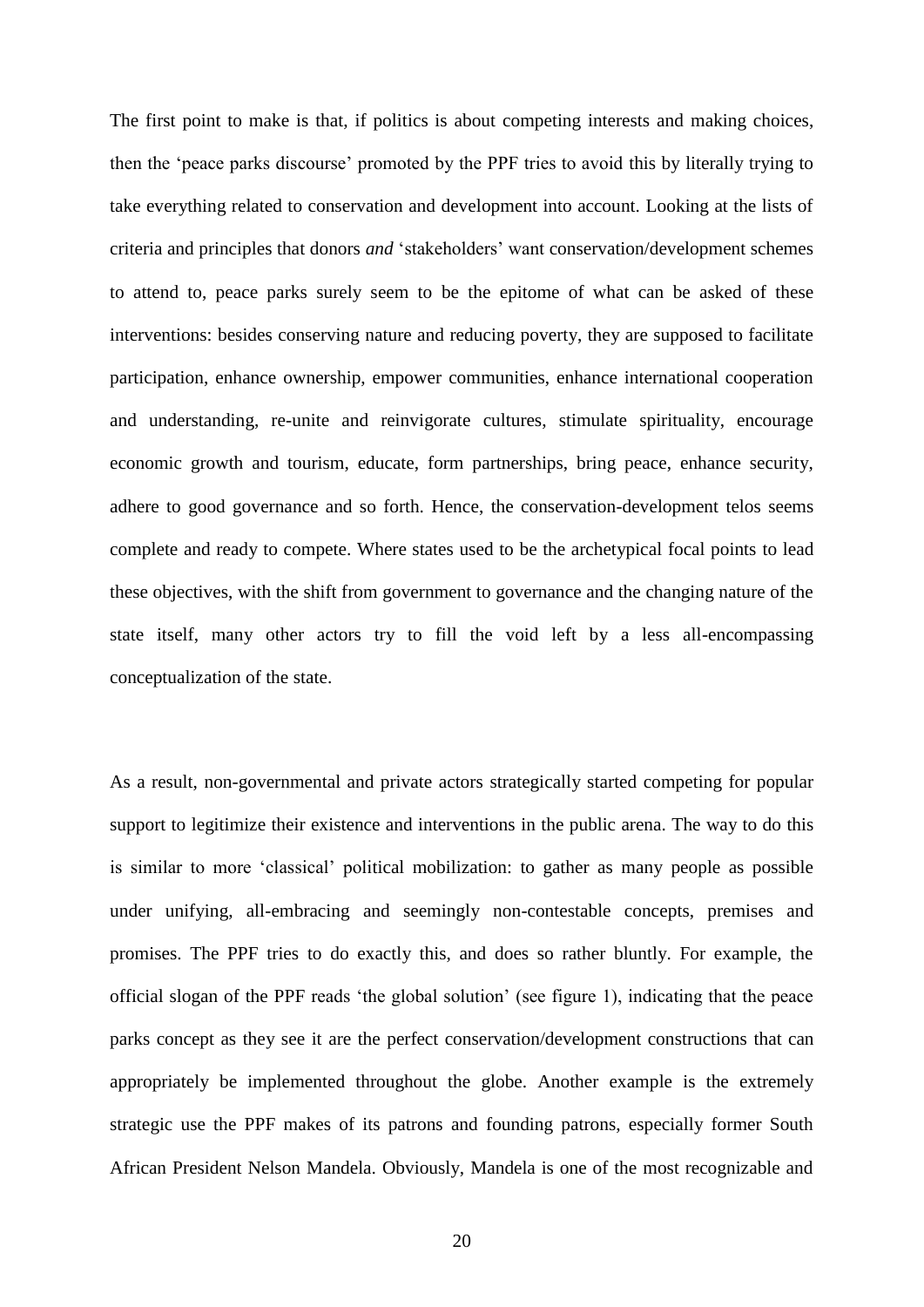most respected people in the world today and to have him as founding patron, regularly endorsing PPF activities and initiatives – for example through the quote above - probably guarantees the highest buy-in one could get from any endorsement.

# *[Insert figure 1 somewhere here]*

Interestingly, not all staff members of the PPF themselves always agree with the way the PPF conceptualizes peace parks, but most are still admirers of its founder, Anton Rupert, and believe that he 'gave them' the tools to make their common 'dream' a reality (PFF staff member, Pers. Comm. 2005). In fact, the person of Rupert himself is used as a tool by the PPF to present peace parks as models of meaning, as Rupert's life is portrayed as arguably the most meaningful life that could be lived. Nowhere is this clearer than in a brochure dedicated entirely to Anton Rupert's life entitled 'An Idea that Binds. How Anton Rupert's Philosophy of Co-Existence and Partnership Culminated in Peace Parks' (Peace Parks Foundation, no date). In it, Rupert is portrayed as a role-model to follow: a hard worker, successful business entrepreneur and patron of nature who despite his enormous successes in life remained a humble man. The brochure even highlights Rupert's resistance against apartheid based on his 'philosophy of co-existence between man and man and man and nature':

―The policy of apartheid stymied the development of the entire Southern Africa. When Rupert's philosophy of co-existence was discussed in the South African parliament in 1966, he was accused of trying to establish Hong Kongs and Singapores in South Africa! If only South Africa had done so way back in 1966....!" (Peace Parks Foundation, no date, page 3).

The brochure goes on to praise Rupert's achievements in nature conservation by founding WWF South Africa and how this 'culminated' in the 'global solution' of peace parks.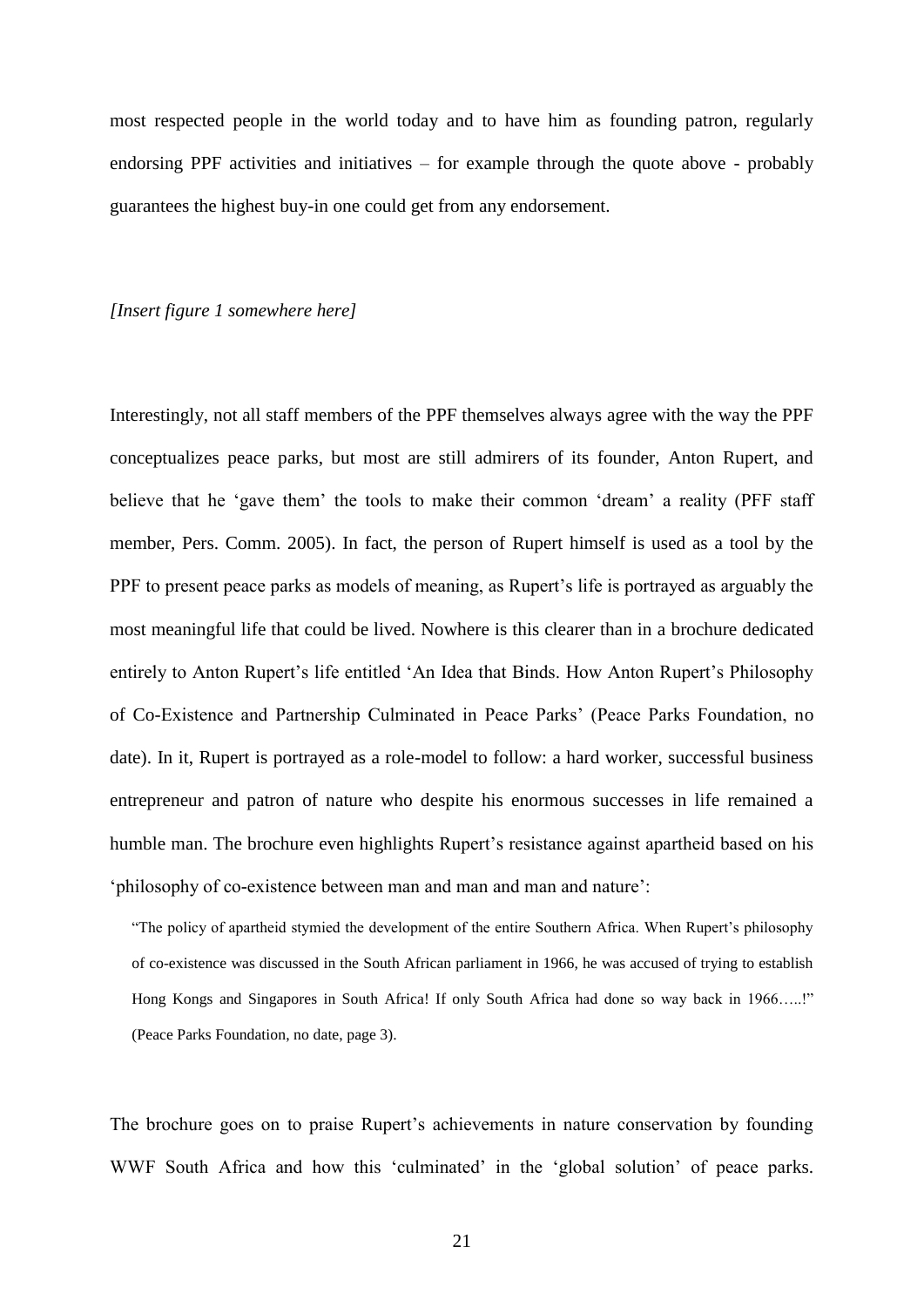Different aspects of peace parks are explained, after which the brochure ends by quoting some of Rupert's practical philosophies and wisdoms in life<sup>10</sup>. These portrayals of Rupert do not only come from the PPF, however. Many others, especially after his passing in January 2006, described him in similar terms<sup>11</sup>. More critical literature, however, has problematised these ‗successes' and shown them to be both factually and contextually incorrect. First, it has repeatedly been pointed out that there are large contradictions in a 'benevolent conservation tycoon' that made most of his fortune from cigarettes, liquor and luxury goods, many of which depend on mining and natural resource extraction (Spierenburg and Wels, 2008). Second and more seriously are the social dislocations as the result of TFCA establishment. The most well-known example here is the pending eviction of some 28.000 people from Mozambique's Limpopo National Park, which is a direct result from the establishment of the Great Limpopo Transfrontier Park (Spierenburg et al, 2008). Third and last, many of the community benefits promised by Rupert's Peace Parks Foundation have not been forthcoming, as acknowledged by the Foundations' CEO who stated in a meeting, attended by the author, that the five million people living next to the South African side of the Great Limpopo are not benefiting from the peace park yet and that "this is a problem"<sup>12</sup>.

These critical remarks in the literature, however, have had little impact on what is the crux of the argument here, namely that Rupert is portrayed as a role-model, whose life was meaningful in multiple ways. In an interview, Van Riet, former CEO of PPF states: Dr Rupert ―is the catalyst, by example. His whole life has been taking an idea and putting it into a real

 $10$  Such as (PPF, no date: 33): "Confidence begets confidence. It certainly is a risk to trust, but mistrust is an even greater risk that can lead to disaster. If you don't trust others, you probably can't trust yourself!".

 $11$  To quote but one example, the South African Sunday Times of 22 January 2006 titled its piece 'The Benevolent Tycoon' and added that 'the good doctor' "Anton Rupert channelled his desire to be a doctor into using his wealth to benefit others".

 $12$  Prof. Van Riet, CEO of the PPF, in a presentation at the Dutch embassy in Pretoria on 9 March 2005.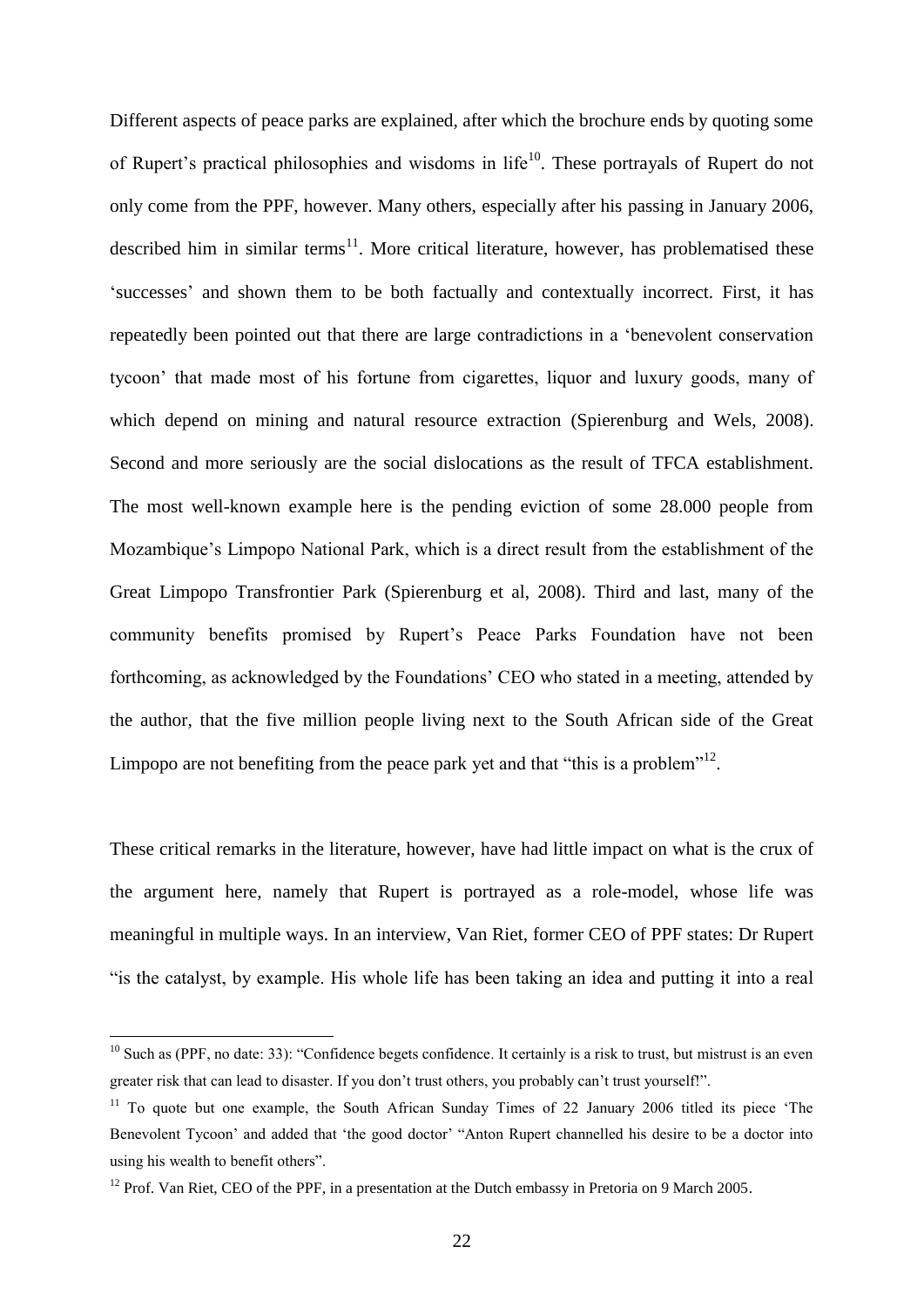venture, and he's applying those things to his conservation activities. I am his arm, his weapon" (Weaver, 2001, page 9). In brief: the direct link between Rupert's exemplary life and peace parks again serves to construct the latter as ‗models of meaning' through which people can obtain new hope in conservation, development, peace and Africa.

Other examples, like the quote at the beginning of the article, are plenty, but the point remains. Peace parks are presented as all embracing ideological models of meaning, and often linked to more widely accepted, fundamental 'models of meaning' such as religion. In PPF brochures, TFCAs combine the 'Garden of Eden' with business sense, both of which are seen as natural to humans. In this vein it is apt to heed Marden's (2003, page 185) words in that ―indeed, the spiritual centre of contemporary life in modern capitalist society is deemed by the protagonists to be corporate in origin, and is itself, one manifestation of the deification of the market and the triumph of antipolitics". Yet, the inverse of the above argument might also illustrate why the construction of peace parks as a model of meaning is a consensus oriented, antipolitical strategy. One could argue that, instead of TFCAs forming 'the global solution' to social, environmental, political and economic problems, they in fact are the solution to many of the social, political, economic and environmental pressures on environment and development interventions today.

Let me state this more bluntly: influenced by neoliberal logics (Castree, 2008a) and further reinforced by the exponential increase in organizational development (Igoe, 2004), many aspects of our world, and especially such politically sensitive issues as conservation/development, have reached such heights of political sensitivity that consensusoriented anti-political strategies have become an absolute necessity to get new initiatives off the ground or maintain existing ones. This does not imply that TFCAs are mere discursive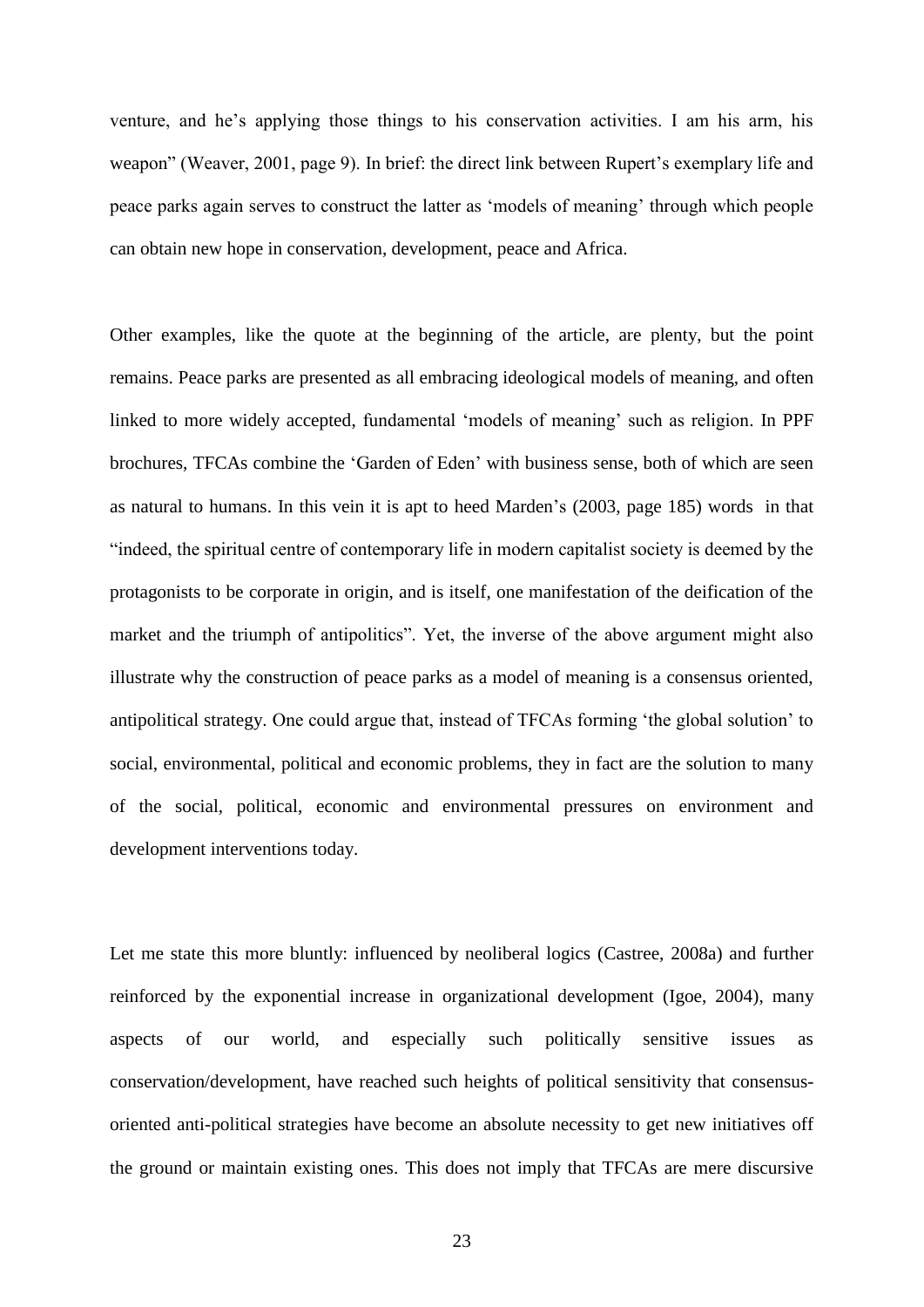constructions to deal with the pressures of our time. TFCAs do have validity in reality as indeed it makes (biological, managerial) sense that ecosystem across borders are looked at and managed holistically; that often previously disadvantaged communities living in or near these areas have a say in the management of TFCAs and that more regular cooperation between countries could enhance understanding. Yet, when implemented and legitimated the neoliberal way, these issues are increasingly torn between the enormous expectations of peace parks as discursive 'models of meaning' and the contradictions in reality described in a growing body of literature (Büscher, 2009; Duffy, 2006; Wolmer, 2003).

# **4.2 Soothing the state**

In the PPFs attempt at playing the neoliberal consensus, antipolitics and marketing game by positing TFCAs as models of meaning, another crucial element is added to the mix: the return of the state in conservation. As narrated above, community conservation shared with earlier neoliberalism an inherent mistrust of the state. In line with more recent developments in neoliberal practice, transfrontier conservation 'brings the state back in'. Obviously, this is not to suggest that neoliberalism's ambivalence towards the state – on the one hand that the state is all that is 'bad', while on the other hand that the state is necessary as an 'enabling environment' (Moore, 1999) – is gone. Rather, the necessity of the state and its importance as a (public-private) partner in the further neoliberal constitution of conservation/development has now been recognized by neoliberals, such as the PPF. As such, facilitated by its enormous financial resources and fund-raising capabilities, the PPF has been able to create direct access to, and, I argue, even direct the relevant actors and policies of practically all Southern African ministries of environment and tourism towards its objective of facilitating 'peace parks'.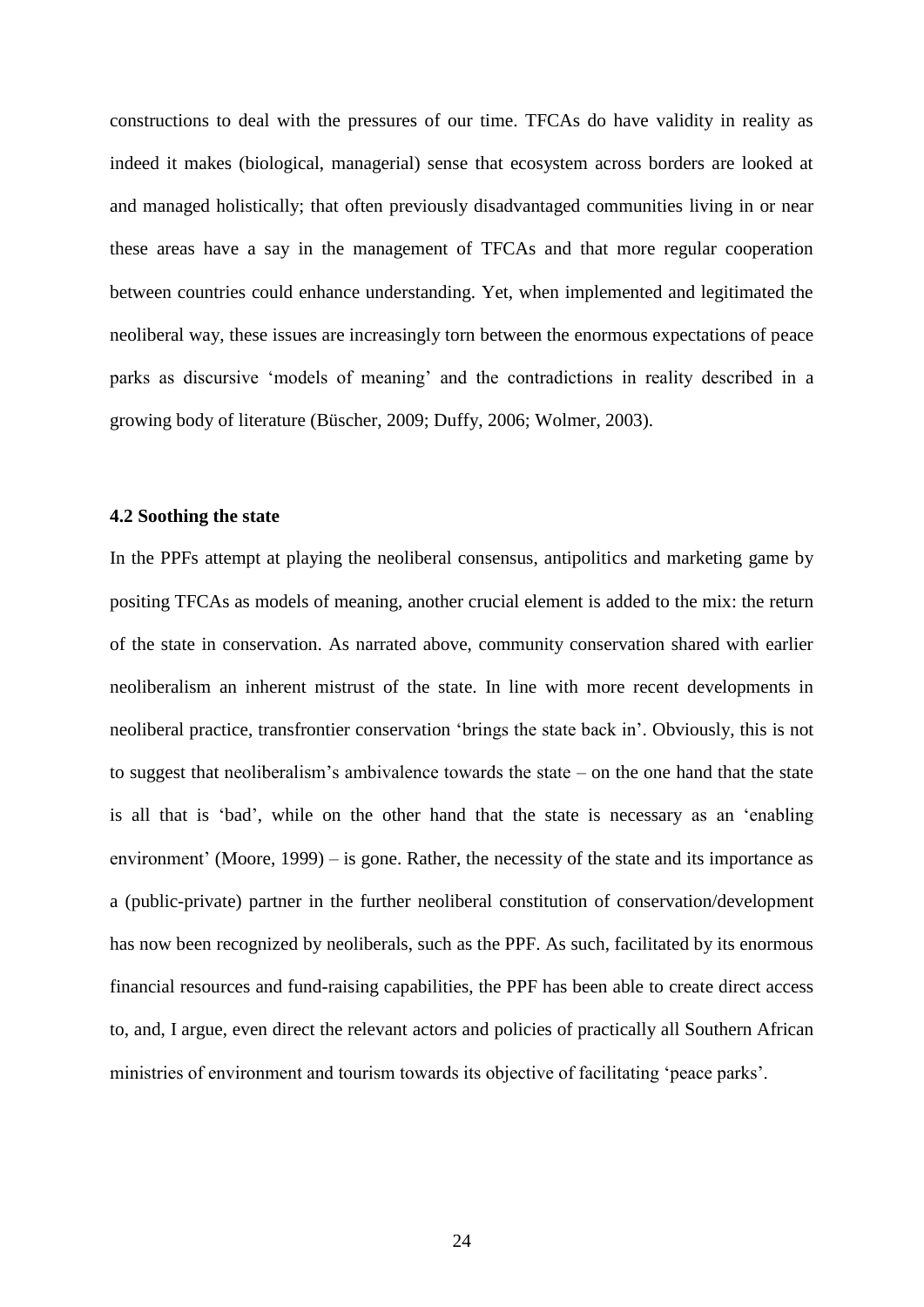According to Prof. Van Riet, CEO of the PPF in a presentation at the Dutch embassy in Pretoria on 9 March 2005 attended by the author, the management of PPF is concerned mostly with access to and space for 'peace parks' and facilitation and training regarding the development of TFCAs. Facilitation according to Van Riet means to "oil the government machinery and so fix what is broke". Practically, the PPF has 'oiled the government machinery' by funding the appointment of a staff member working solely on TFCAs in nearly each ministry of environment and/or tourism in Southern Africa. According to a PPF memo:

―Based on the tremendous success PPF had with the secondment of a TFCA Technical Advisor to South Africa's Department of Environmental Affairs and Tourism, it is now planned to create a network of similar positions throughout the SADC region within each of the conservation agencies. One of the biggest requirements to promote the TFCA concept is continuity. Through appointing a person dedicated to focus on TFCA issues with the support of PPF assisting technically, logistically and financially a great impact can be made on various fields but most importantly at a political level to influence and empower decision-makers" (Peace Parks Foundation, 2002, page 5).

Besides staff, PPF also supply national departments with technical and financial resources, such as maps, overview documents and they bring governments and other actors together by setting up, financing and organizing conferences and workshops. According to Büscher and Dietz (2005, page 5):

―in this way, not only has the PPF direct political access by contributing a wide variety of resources, they also have an edge in directing policy because they can influence part of the content, as the resources they offer are directly being used by 'their' officers in the various departments to make decisions in the policy process".

In the literature, the close bonds between the white, Afrikaner dominated PPF and the South African state has been given cultural explanations in that transfrontier conservation aroused the creation of "Super-African' identities, based on identifying with nature and the landscape rather than the nation-state" (Draper et al, 2004, page 341). Based on the above, I would like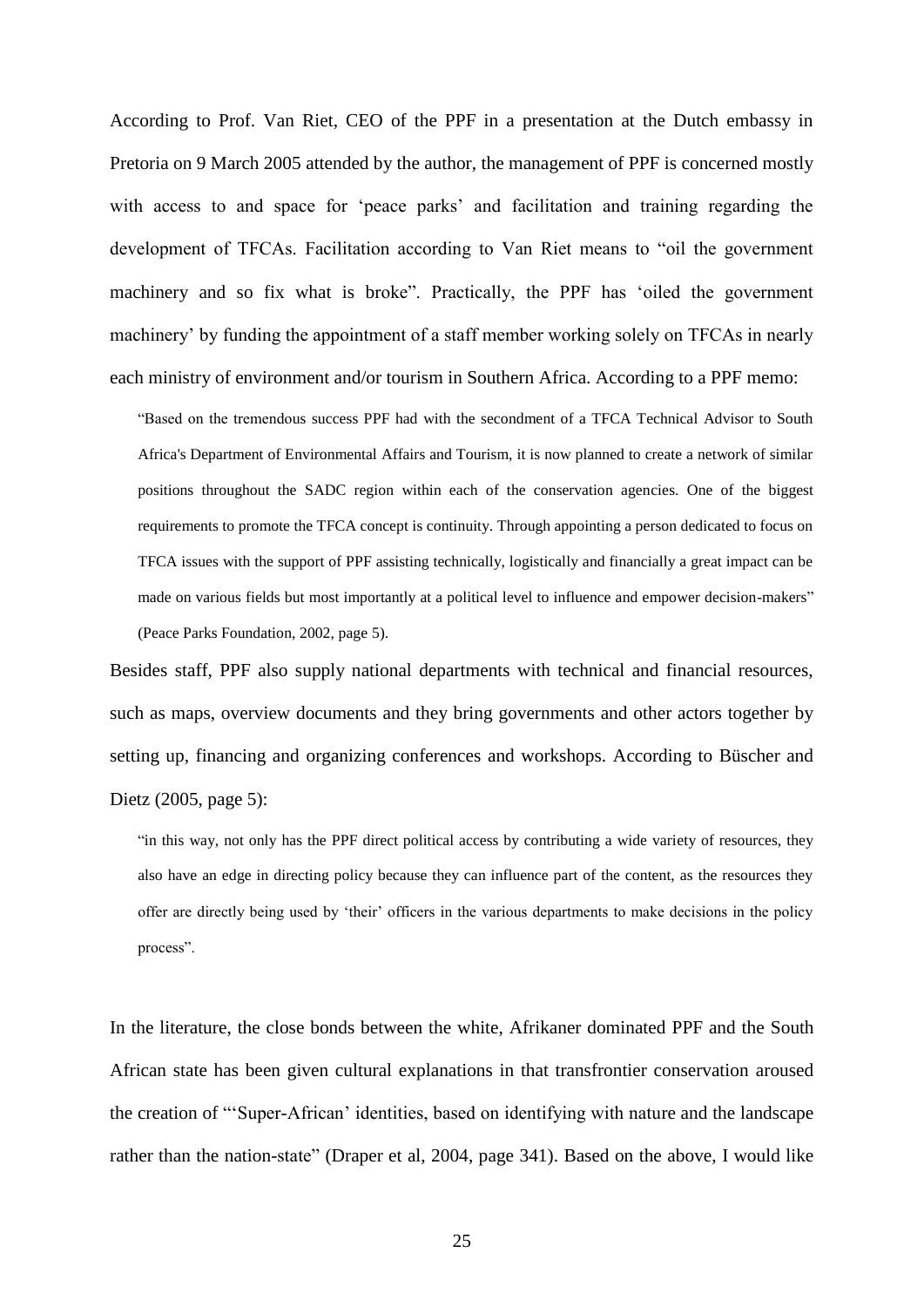to put forth a different argument; one that places emphasis on the importance of the state in a global and a regional Southern African context. Both black and white elites in South Africa have actively subjected themselves to the global neoliberal project during the 1990s (Bond, 2000) and the 'soothing' of the state by the PPF and the state approval of this should be seen as an acceptance of the increasingly important role attributed to the state as a tool for the further entrenchment of neoliberal practices. The common argument for the state emphasis in TFCA development is that nation-states are the only actors with international negotiation powers. Yet, in a swiftly neoliberalizing economy with tremendous emphasis on the importance of tourism, the state plays a vital role in providing 'services' such as security, international investor confidence, a legal framework, etc. Hence, the positing of TFCAs as the central strategy for growth in tourism by the PPF cannot but acknowledge and incorporate the state as crucial hereby.

This line of thinking also fits better with the 'state fetishism' so prevalent in South Africa, as explained by Neocosmos (2003, page 343):

―In South Africa […], state fetishism is so pervasive within the hegemonic political discourse that debate is structured by the apparently evident 'common sense' notion that the post-apartheid state can 'deliver' everything from jobs to empowerment, from development to human rights, from peace in Africa to a cure for HIV-AIDS. As a result not only is the state deified, but social debate is foreclosed from the start; the idea simply becomes one of assessing policy or capacity. In other words the focus is on management not on politics".

In turn, this 'state fetishism' acknowledges the importance of consensus and antipolitics, which in effect completes the 'neoliberal circle'. The true telos of conservation brought by the ‗transfrontier trend' therefore is that the state is back in, and actively partakes in the new neoliberal modes of political conduct.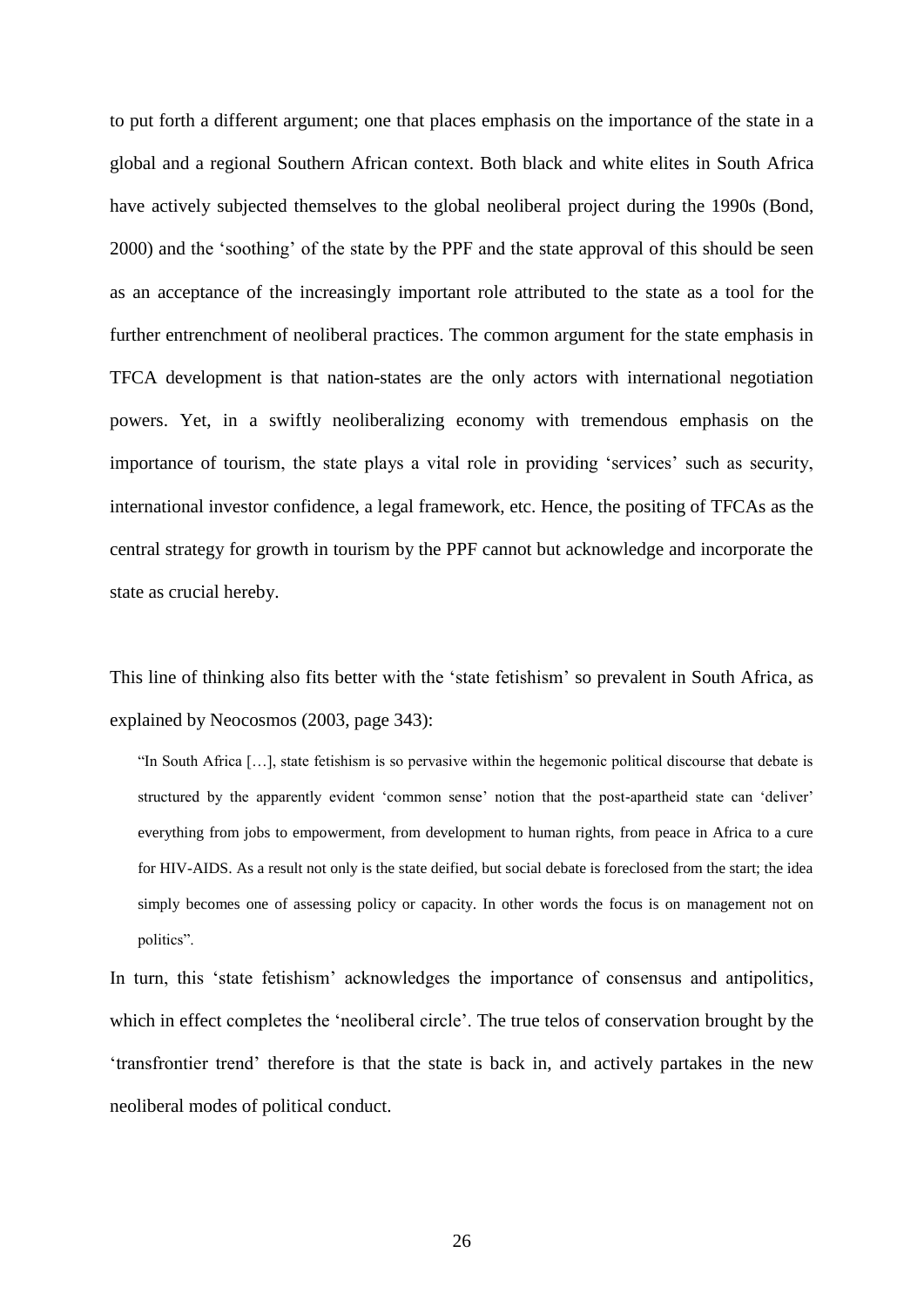# **5. Conclusion**

The article has sought to provide a theoretically robust argument for the sudden shift in donor and ‗conservation community' attention in Southern Africa from community to transfrontier conservation. It argued that the transfrontier movement has, more so than community conservation, enabled proponents to package conservation as an all-embracing and unifying ideological model of meaning that links with contemporary 'modes' of neoliberal political conduct, specifically those of consensus, antipolitics and marketing. Underlying neoliberalism's contemporary political conduct, however, is a strong reassertion and the actual neoliberalisation of the state. It is this move that has truly enabled the 'Transfrontier' to revive the telos of conservation in Southern Africa.

Important to repeat is that transfrontier conservation has not replaced community conservation. The point is that transfrontier conservation has added more ingredients to the basic community conservation model in order to better link it up with contemporary modes of neoliberal political conduct, and so increase conservation's avenues for acquiring political legitimation. Moreover, positing transfrontier conservation as a model of meaning is also not to say that TFCAs are indeed expected to compete with or even replace more fundamental ‗models of meaning' such as religion. My point here is about the influence of neoliberalism and its effects on conservation/development about which two issues should be raised as concluding reflections.

# The first links in with Morris' (2005, page 698) statement that

―while it is highly unlikely that postmodern commodification and consumption have simply replaced ideology and religion as the principal binding forms that give 'real' meaning to people's lives, these processes nevertheless pose significant challenges to the maintenance of coherent and enduring interpretative communities".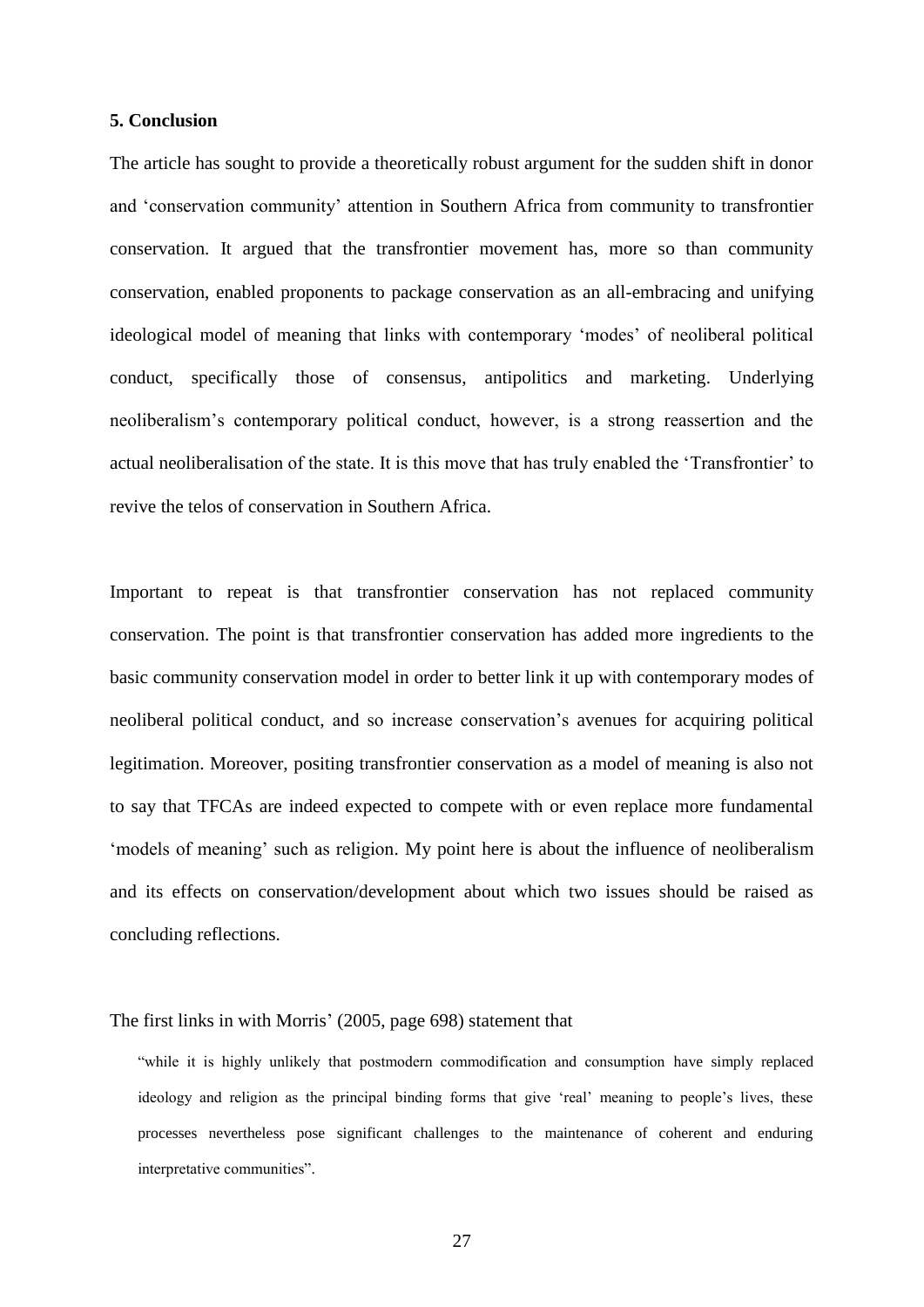Similarly, the rather abrupt change in the overall telos of conservation through the ‗transfrontier trend' has obviously not replaced the many meanings embedded in the human articulation with nature. In line with other scholarly work (McCarthy, 2005; Igoe and Brockington, 2007), it does corroborate, however, that the field of conservation is increasingly becoming subjected to neoliberal logics, which can indeed 'pose significant challenges' to the endurance of the conservation community and its articulation with 'nature'.

The second has to do with the actual effects on biodiversity and the social relations around biodiversity. The article has indicated that the supposed multiple positive effects of TFCAs on conservation/development have not yet materialized. The new neoliberal energy brought in by the transfrontier trend might then do more harm than to challenge the conservation community's articulation with nature. Rather, it will further reify the current status quo about which most conservationists agree that it can and should be improved significantly.

# **References**

- Adams W. & Hutton J. 2007, "People, parks and poverty: political ecology and biodiversity conservation‖ *Conservation and Society* **5**(2) 147-183
- Arvidsson, A. 2005, "Brands: a critical perspective", *Journal of Consumer Culture* 5(2) 235-258
- Balint P, Mashinya J, 2006, "The decline of a model community-based conservation project: Governance, capacity, and devolution in Mahenye, Zimbabwe" *Geoforum* 37(5) 805-815

Baudrillard J, 1994 *Simulacra and Simulation* (University of Michigan Press, Ann Arbor)

Blaikie P. 2006, "Is small really beautiful? Community-based natural resource management in

Malawi and Botswana‖ *World Development* **34**(11) 1942-1957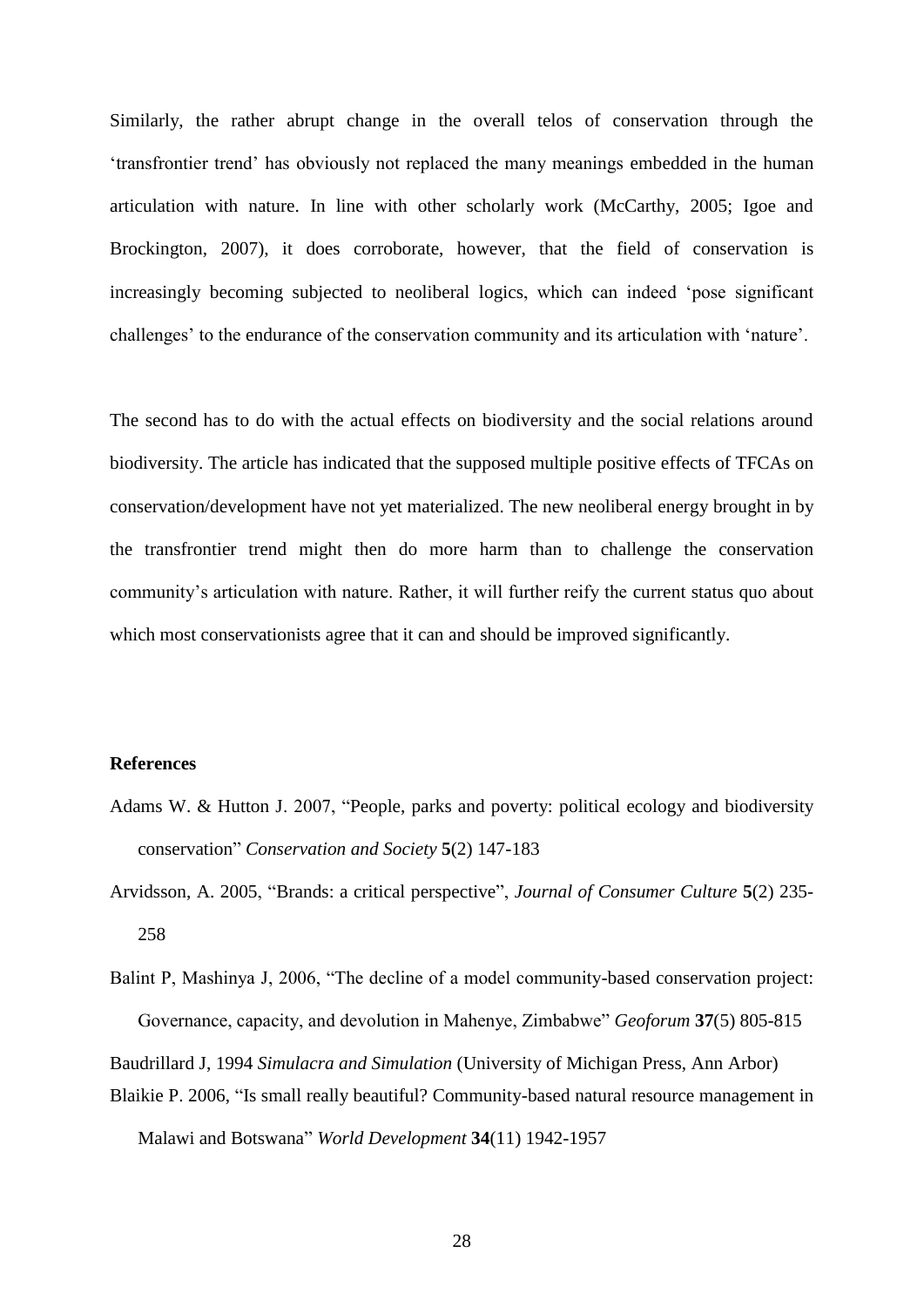- Bond P, 2000 *Elite Transition: from Apartheid to Neoliberalism in South Africa* (Pluto Press, London)
- Brockington D. 2002 *Fortress Conservation. The Preservation of the Mkomazi Game Reserve, Tanzania* (James Currey, Oxford)
- Brockington D, Duffy D, Igoe J, 2008 *Nature Unbound. Conservation, Capitalism and the Future of Protected Areas* (Earthscan, London)
- Büscher B, 2009 *Struggles over Consensus, Anti-politics and Marketing. Neoliberalism and Transfrontier Conservation and Development in Southern Africa*. PhD dissertation, VU University Amsterdam, Amsterdam, Netherlands
- Büscher B, forthcoming "Anti-Politics as Political Strategy: Neoliberalism and Transfrontier Conservation and Development in Southern Africa" *Development and Change*
- Büscher B, Dietz T. 2005, "Conjunctions of governance: the state and the conservationdevelopment nexus in Southern Africa‖ *Journal of Transdisciplinary Environmental Studies* **4**(2) 1-15
- Castree N, 2008a, "Neoliberalising nature: the logics deregulation and reregulation" *Environment and Planning A* **40** 131-153
- Castree N, 2008b, "Neoliberalising nature: Processes, Effects, and Evaluations" *Environment and Planning A* **40** 153-173
- Diederichs N, Mander M, *et al* 2004 *Payments for Environmental Services Baseline Study.*  Final report to the Maloti Drakensberg Transfrontier Project, (Futureworks!, Everton)
- Draper M, Spierenburg M, Wels H, 2004 "African dreams of cohesion: elite pacting and community development in transfrontier conservation areas in Southern Africa" Culture *and Organization* **10**(4) 341–353
- Dowie M, 2009 *Conservation Refugees. The Hundred-Year Conflict between Global Conservation and Native Peoples* (MIT Press, Cambridge)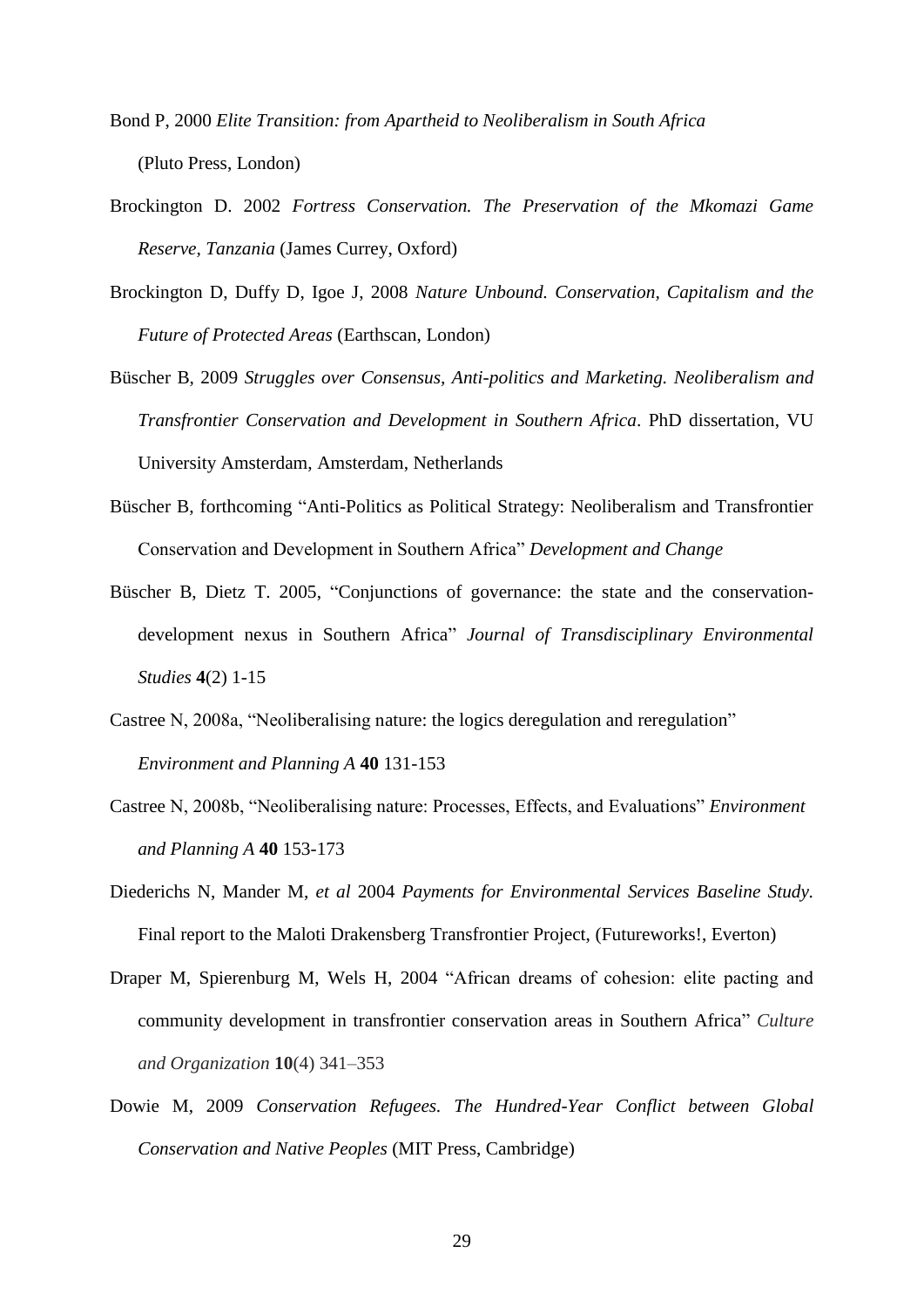- Duffy R, 2006 "The potential and pitfalls of global environmental governance: the politics of transfrontier conservation areas in Southern Africa‖ *Political Geography* **25** 89-112
- Ferguson J, 1994 *The Anti-Politics Machine. "Development," Depoliticization, and Bureaucratic Power in Lesotho* (University of Minnesota Press, Minneapolis)
- Ferguson J, 2006 *Global Shadows. Africa in the Neoliberal World Order* (Duke University Press, Durham)
- Frost P, Bond I, 2007 "The CAMPFIRE programme in Zimbabwe: Payments for wildlife services‖ *Ecological Economics* **65** 776-787.
- Goldman R, Papson S, 2006, "Capital's brandscapes" *Journal of Consumer Culture* 6(3) 327-353
- Hutton J, Adams W, Murombedzi J, 2005, "Back to the barriers? Changing narratives in biodiversity conservation‖ *Forum for Development Studies* **2** 341-370
- Igoe J, 2004 *Conservation and Globalization: A Study of National Parks and Indigenous Communities from East Africa to South Dakota* (Wadsworth Belmont)
- Igoe J, Brockington D, 2007, "Neoliberal Conservation: a Brief Introduction" Conservation *and Society* **5**(4) 432-449
- Jones, B, 1999 *Community-based Natural Resource Management in Botswana and Namibia: an Inventory and Preliminary Analysis of Progress* (IIED, London).
- Jones B, Chonguiça E, 2001 *Review and Analysis of Specific Transboundary Natural Resource Management Initiatives in the Southern African Region* (IUCN-ROSA, Zimbabwe)
- Kovel J, 2002 *The Enemy of Nature, the End of Capitalism or the End of the World?* (Zed Books, London)
- Li T, 2007 *The Will to Improve. Governmentality, Development, and the Practice of Politics* (Duke University Press, Durham)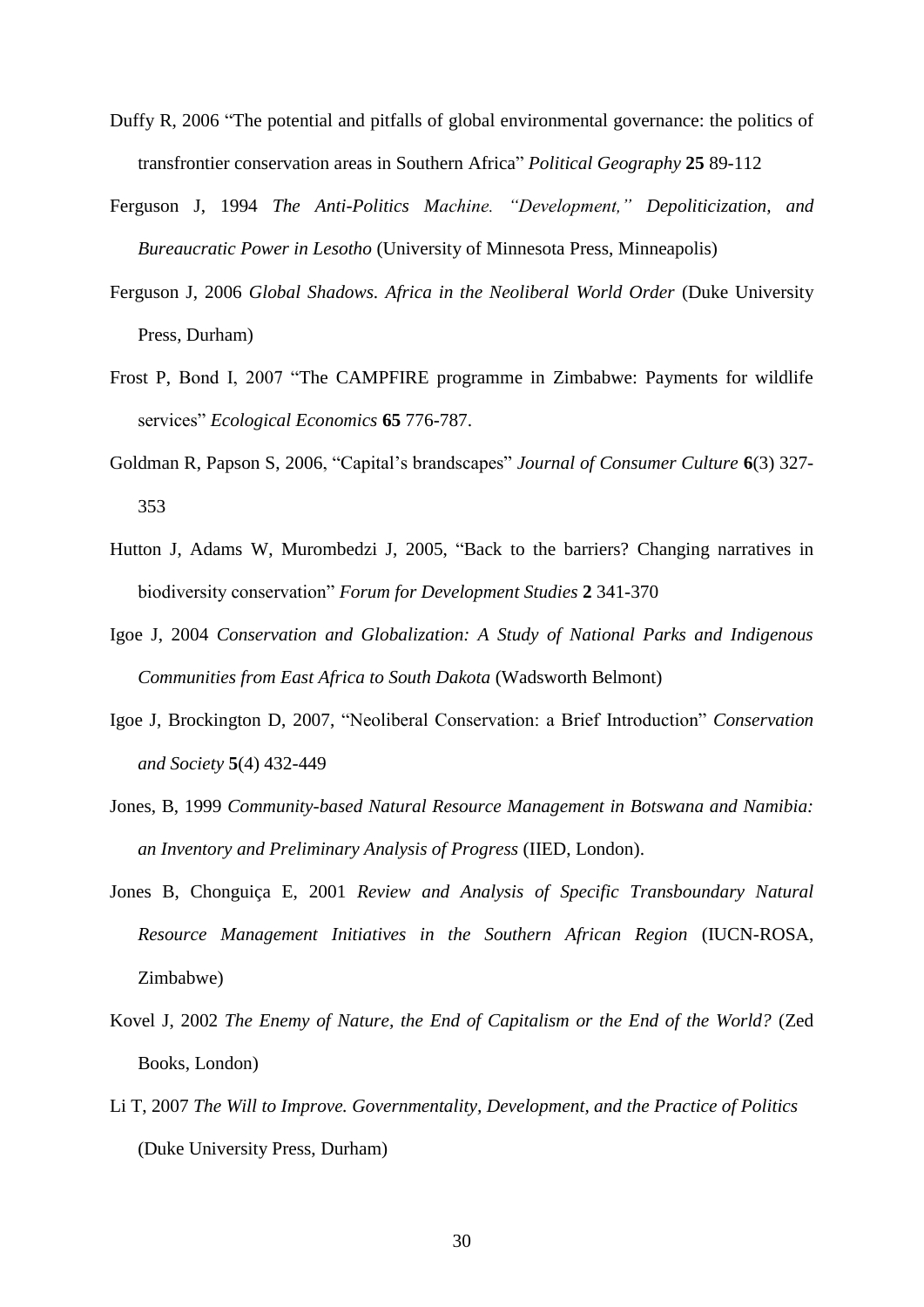- Marden P, 2003, *The Decline of Politics. Governance, Globalisation and the Public Sphere* (Ashgate, Aldershot)
- McCarthy J, 2005, "Devolution in the Woods: Community Forestry as Hybrid Neoliberalism" *Environment and Planning A* **37**(6) 99-1014
- McDonald, D, Ruiters, G, 2005, "Theorizing Water Privatization in Southern Africa" in *The Age of Commodity. Water Privatization in Southern Africa* Eds D McDonald, G Ruiters (Earthscan, London) pp 13-42
- Moore D, 1999, "'Sail on, O Ship of State': Neo-liberalism, globalisation and the governance of Africa‖ *Journal of Peasant Studies* **27**(1) 61-96
- Morris M, 2005, "Interpretability and Social Power, or, Why Postmodern Advertising Works" *Media, Culture & Society* **27**(5) 697-718
- Neocosmos M, 2003, "Neo-liberalism versus state nationalism: Beyond state thinking in Southern Africa‖ *Journal of Contemporary African Studies* **21**(2) 341-357
- Overbeek H, 1999, "Globalisation and Britain's Decline" in *Rethinking Decline: Britain Towards 2000* Eds R English, M. Kenny (Macmillan, London) pp 231-256
- Peace Parks Foundation, no date *An Idea that Binds. How Anton Rupert's Philosophy of Co-Existence and Partnership Culminated in Peace Parks* (Peace Parks Foundation, Stellenbosch)
- Peace Parks Foundation, 2002 *Funding Application in Support of a TFCA Technical Advisor: Department of Wildlife & National Parks, Botswana* (Peace Parks Foundation, Stellenbosch)
- Peck J, Tickell A, 2002, "Neoliberalizing Space" *Antipode* 34(3) 380-404
- Peterson M, Peterson M, Peterson T, 2005, "Conservation and the myth of consensus" *Conservation Biology* **19**(3) 762-767
- Ramutsindela M, 2007 *Transfrontier Conservation in Africa. At the Confluence of Capital, Politics and Nature* (CABI, Wallingford)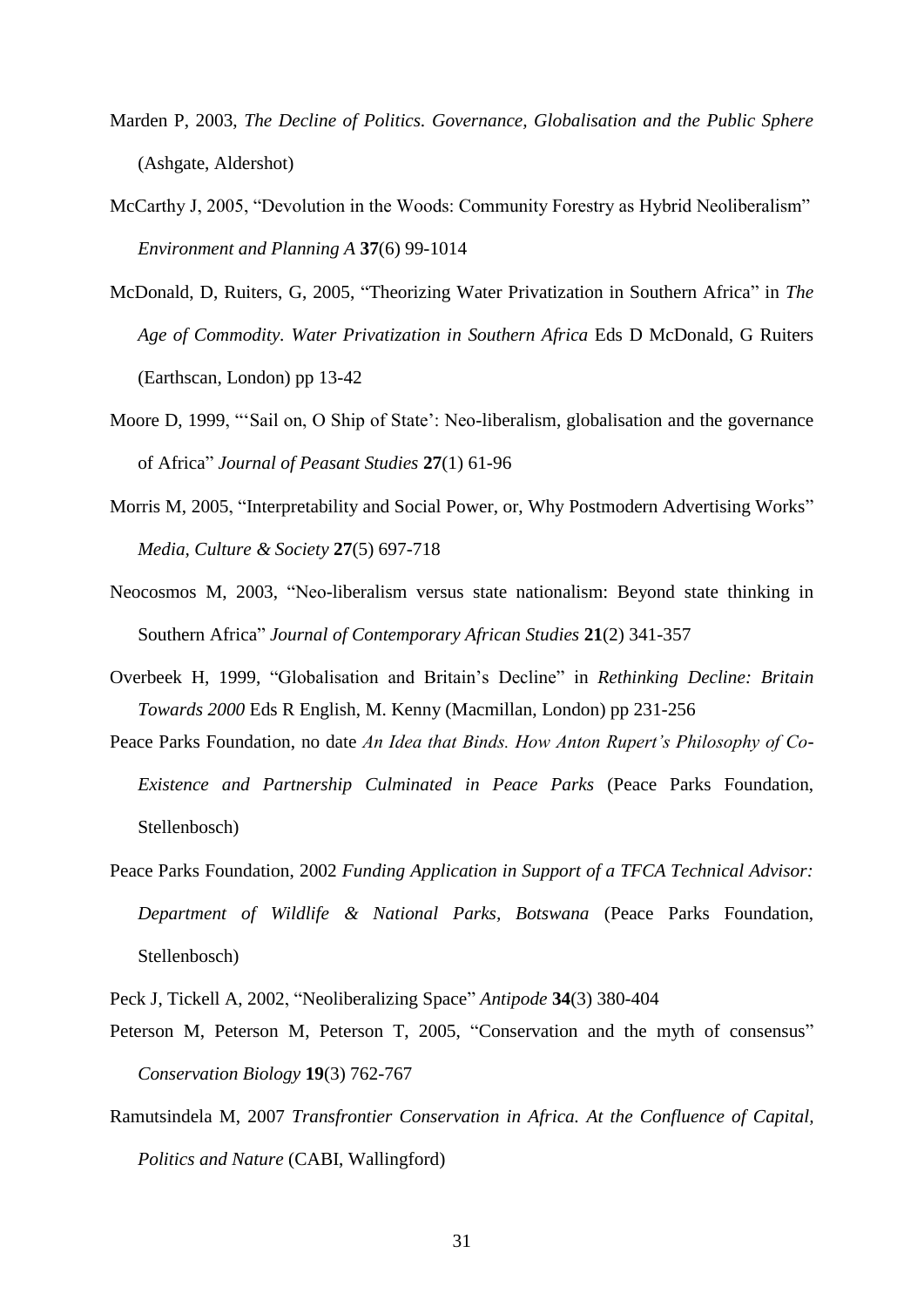- Reyers B, 2003, "Evaluating Transboundary Protected Areas Achieving Biodiversity Targets", www.tbpa.net/docs/WPCGovernance/BelindaReyers.doc
- Schedler A, 1997, "Introduction", in *The End of Politics? Explorations into Modern Antipolitics* Ed A Schedler (Macmillan, New York) pp 1-20
- Spierenburg, M, Steenkamp, C, Wels, H, 2008, "Enclosing the Local for the Global Commons: Community Land Rights in the Great Limpopo Transfrontier Conservation Area<sup>"</sup> *Conservation and Society* 6(1): 87-97.
- Spierenburg M, Wels H, 2008, "Anton Rupert and Prince Bernhard: Business philanthropy and networks in nature conservation in Southern Africa" paper presented at *Anthropology of Elites, Methodological and Theoretical Challenges*‖, VU University, Amsterdam; copy available from M Spierenburg, Faculty of Social Science, VU University Amsterdam, Netherlands.
- Taylor R, 2006 "Case Studies on Successful Southern African NRM Initiatives and Their Impacts on Poverty and Governance Case Study: CAMPFIRE (Communal Areas Management Programme for Indigenous Resources), Zimbabwe" (USAID, Washington)
- Van Amerom M, 2005 *On the Road to Peace? Cooperation and Conflict in Southern Africa's Peace Parks* PhD dissertation, University of Durham, UK.
- Van Amerom M, Büscher B, 2005, "Peace Parks in Southern Africa: Bringers of an African Renaissance?‖ *Journal of Modern African Studies* **43**(2) 159-182
- Wainwright C, Wehrmeyer W, 1998, "Success in integrating conservation and development? A study from Zambia‖ *World Development* **26**(6) 933-944

Weaver T, 2001 *Theatres of the Wild. The Parks of Peace* (DaimlerChrysler AG, Stuttgart)

Whande W, 2007 *Trans-boundary Natural Resources Management in Southern Africa: Local Historical and Livelihood Realities within the Great Limpopo Trans-frontier Conservation Area* (PLAAS, Cape Town)